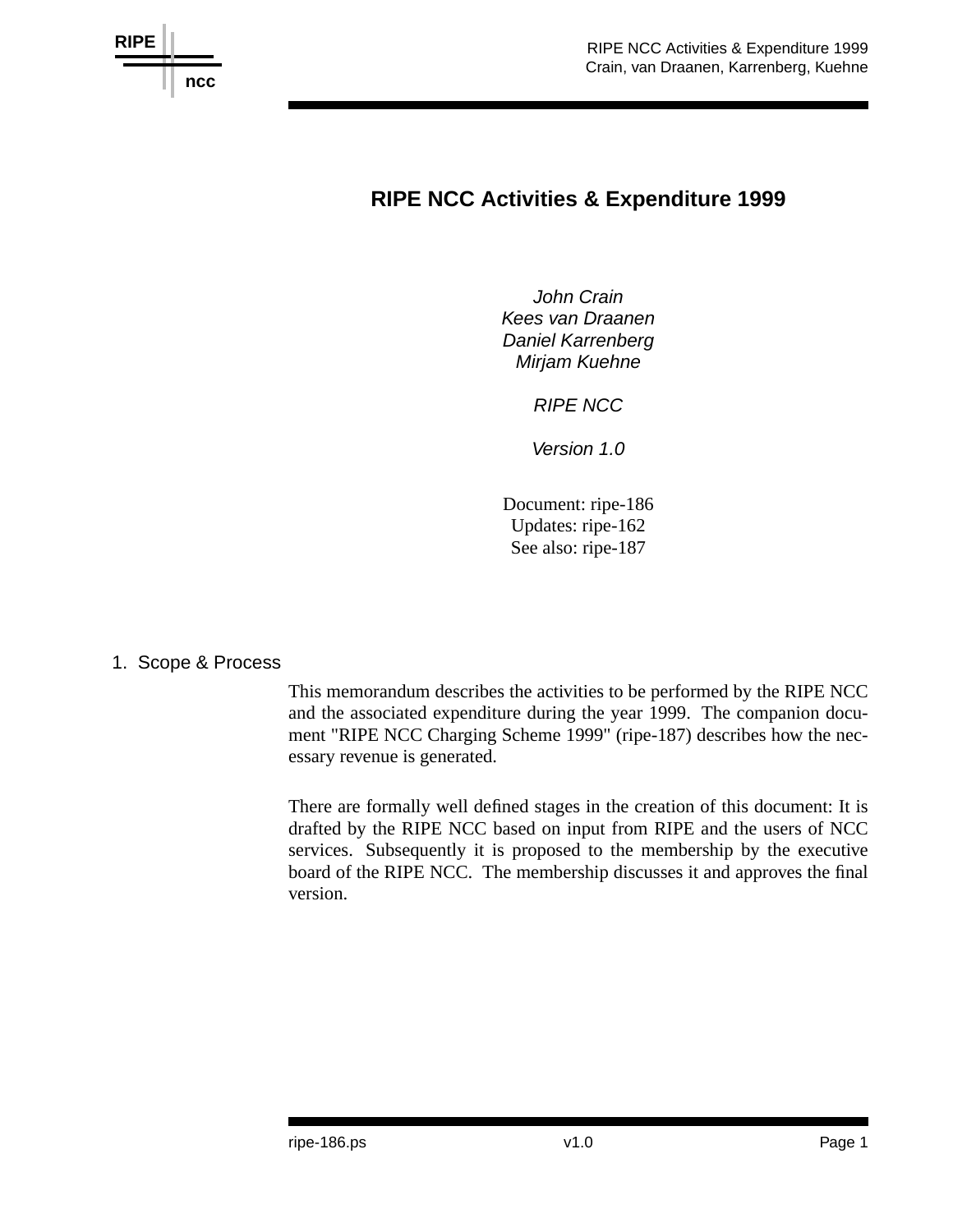

the RIPE NCC executive board.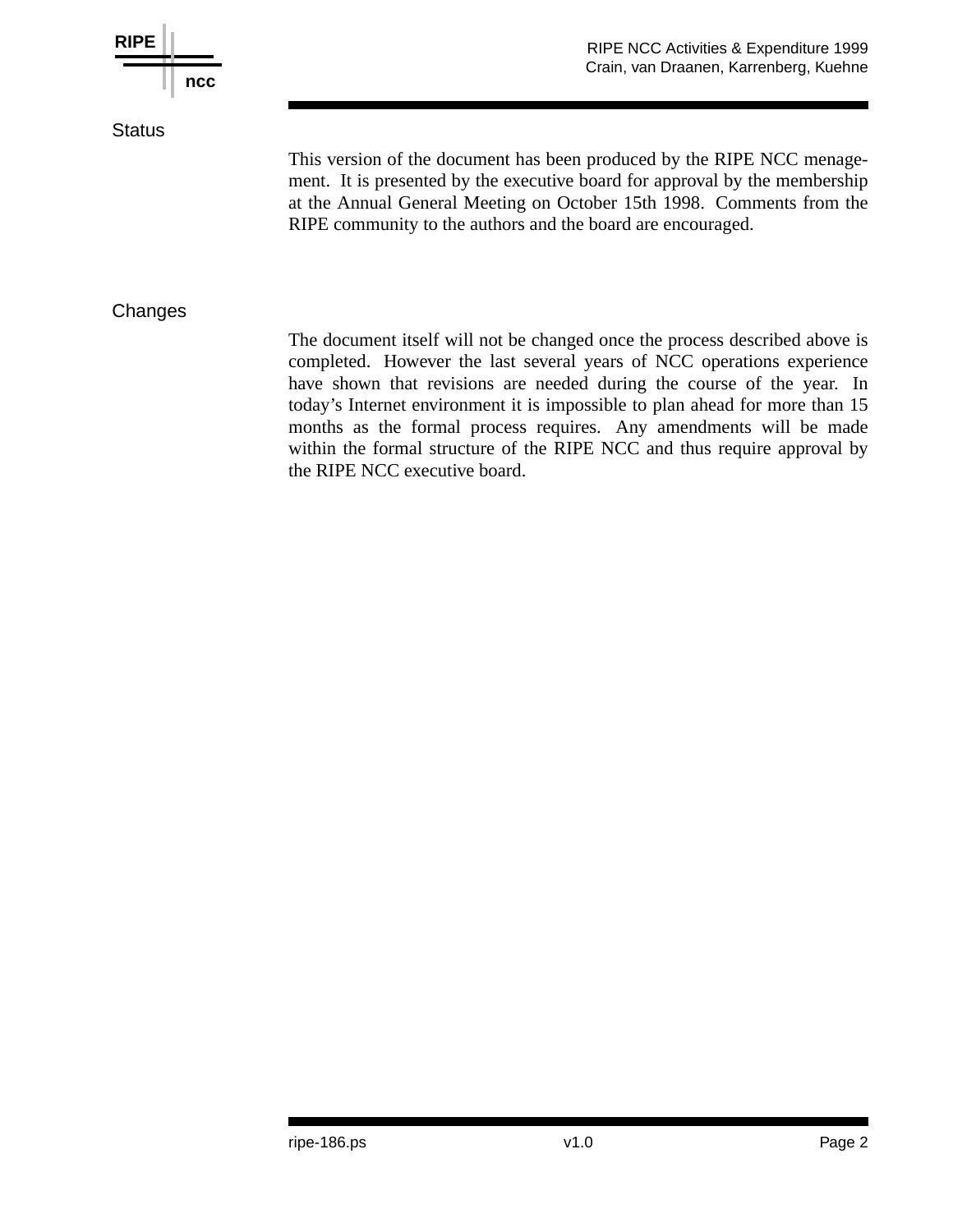

2. Principles for NCC Activities

The RIPE NCC performs activities for the benefit of the Internet service providers (ISPs) in Europe and the surrounding areas; primarily activities that the ISPs need to organise as a group, although they may be competing with each other in other areas.

The RIPE NCC must therefore observe strict neutrality and impartiality with respect to individual service providers. In particular it refrains from activities that are clearly in the domain of the ISPs themselves.

Activities are defined, performed, discussed and evaluated in an open manner. Results of activities such as software tools are made available to the public. Budgets as well as actual income and expenditure are published. Individual data will be kept in confidence where required. For example the amounts of address space allocated and assigned are published as are database entries of individual assignments including the relevant contact data; however the information supporting individual assignment requests is kept in strict confidence.

While an activity may result in services being provided to an individual ISP, performing the activity as a whole must benefit the European ISPs as a group. For example address space registration services are provided to ISPs individually, but the activity as such benefits all ISPs by distributing address space according to common standards as well as maintaining a neutral and accessible registry. It is because of this distinction that this document is structured around activities, rather than services.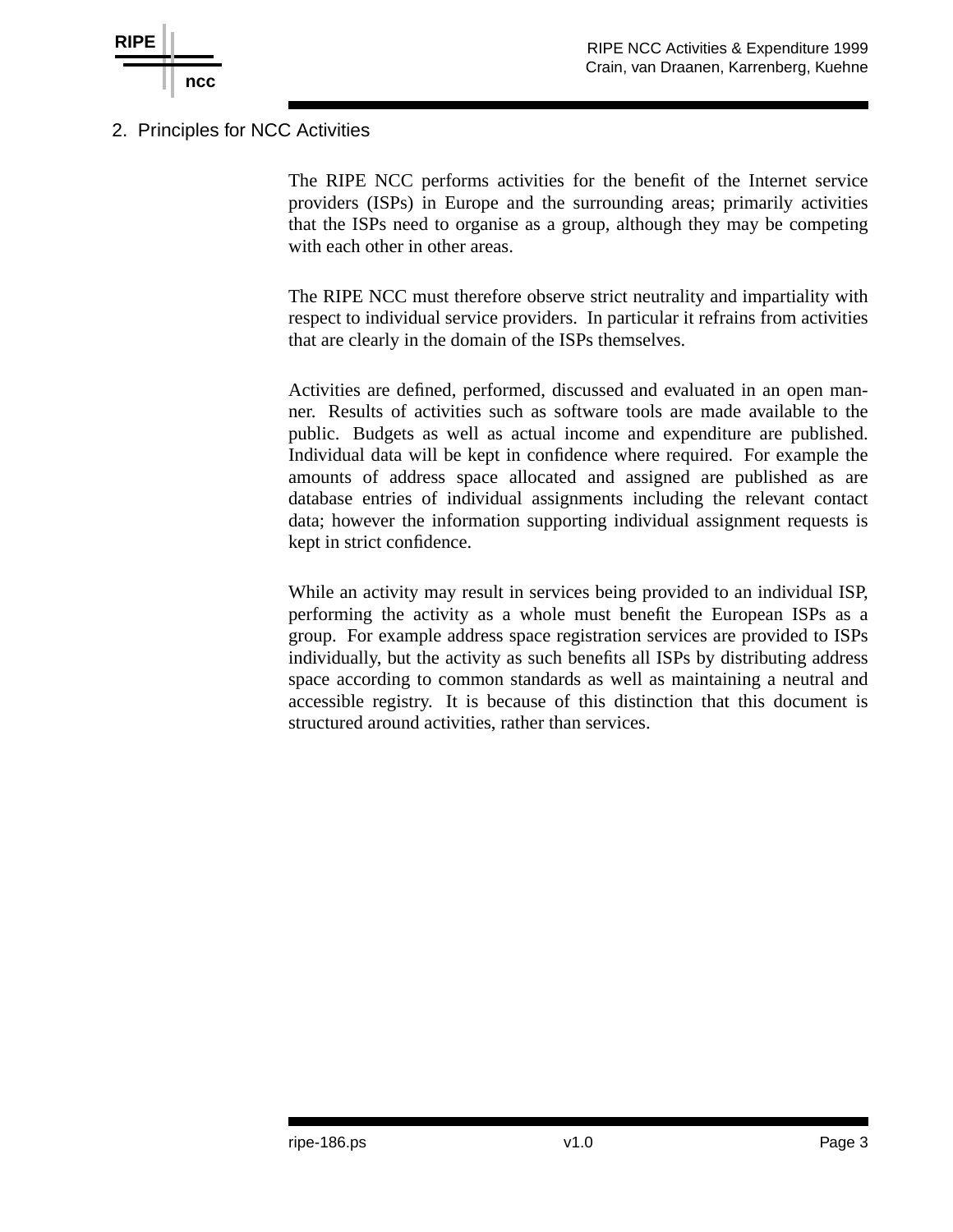

### 3. Activity Areas

Since 1996 all NCC activities have been grouped into four main categories. This section provides a general description of these categories. The budget itself and the plans for 1999 will be discussed in the following section. Detailed descriptions of all 1999 activities can be found in the appendices.

### Registration Activities

This represents activities related to the NCC's role as Regional Internet Registry (RIR) for Europe and the surrounding areas. It includes handling of requests for assignment and allocation of IP address space, management of reverse domain name space associated with this address space, as well as the auditing and quality control necessary to ensure fair and expedient processing of requests. Also included in this area are training of Local Internet Registries, production of documentation related to Internet registration as well as specific activities to ensure a proper and expedient start of new local IRs.

Services performed in this area are only accessible to formally established local IRs contributing to the funding of the NCC.

#### Coordination Activities

The activities grouped in this area are quite diverse. Their common purpose is to support the coherent operation of the Internet in the European area. An important activity is the provision of access to the RIPE database which provides information about address space and routing policies together with the appropriate contact points. Developing and publishing the RIPE database software is also part of this area, as is the provision of information services for ISPs and the general public via the Internet. Operational coordination also falls into this category, as does the production and publication of software tools for such efforts.

In order to be effective, the services performed in this area have to be accessible to the general Internet public. Contributors to the funding of the NCC will receive precedence over other users when special support is needed.

#### Administration Activities

This area covers all general administrative overheads which cannot be clearly attributed to a specific activity in one of the other areas. It includes all activities necessary to operate as an organisation as well as the resources needed for charging, billing and the general financial administration. It also includes the costs associated with organising the RIPE meetings and administrative support for RIPE.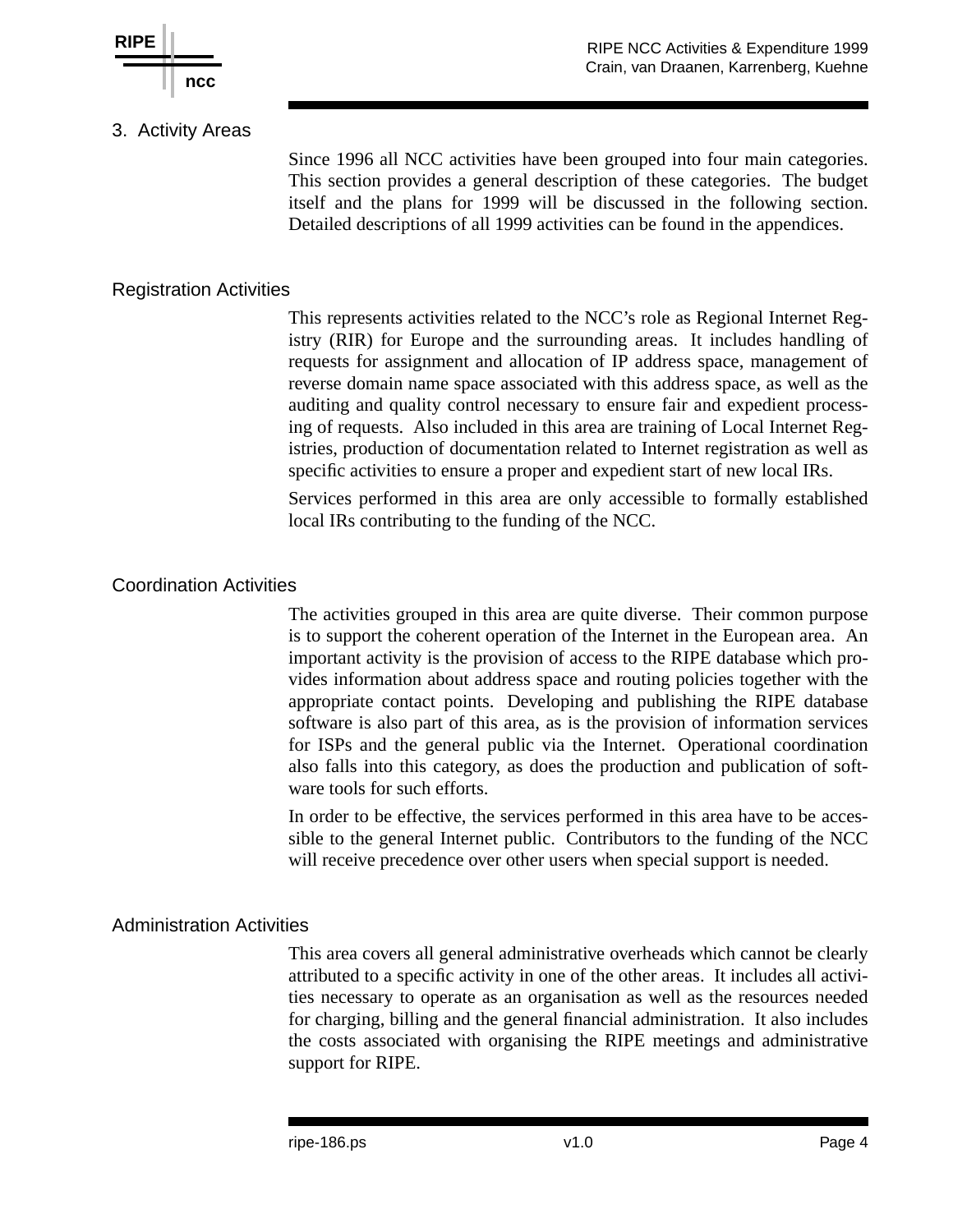

New Activities

This area represents those activities that are either entirely unforeseen or that have started recently and cannot be fully specified as a regular activity at the time of this writing. The existence of this area gives the NCC the flexibility to react quickly to the rapidly changing needs in today's Internet. Activities in this area are often suggested by the appropriate RIPE working group.

If the activities turn out to need long term support they may become a regular NCC activity funded by all contributors later. If the activities are short term but substantial or continued support by all contributors is not appropriate, they may be continued as special projects for which funding is sought separately among interested parties.

These activities are executed under the guidance of the RIPE working groups. It is assumed that representatives of the contributors participate actively in these working groups.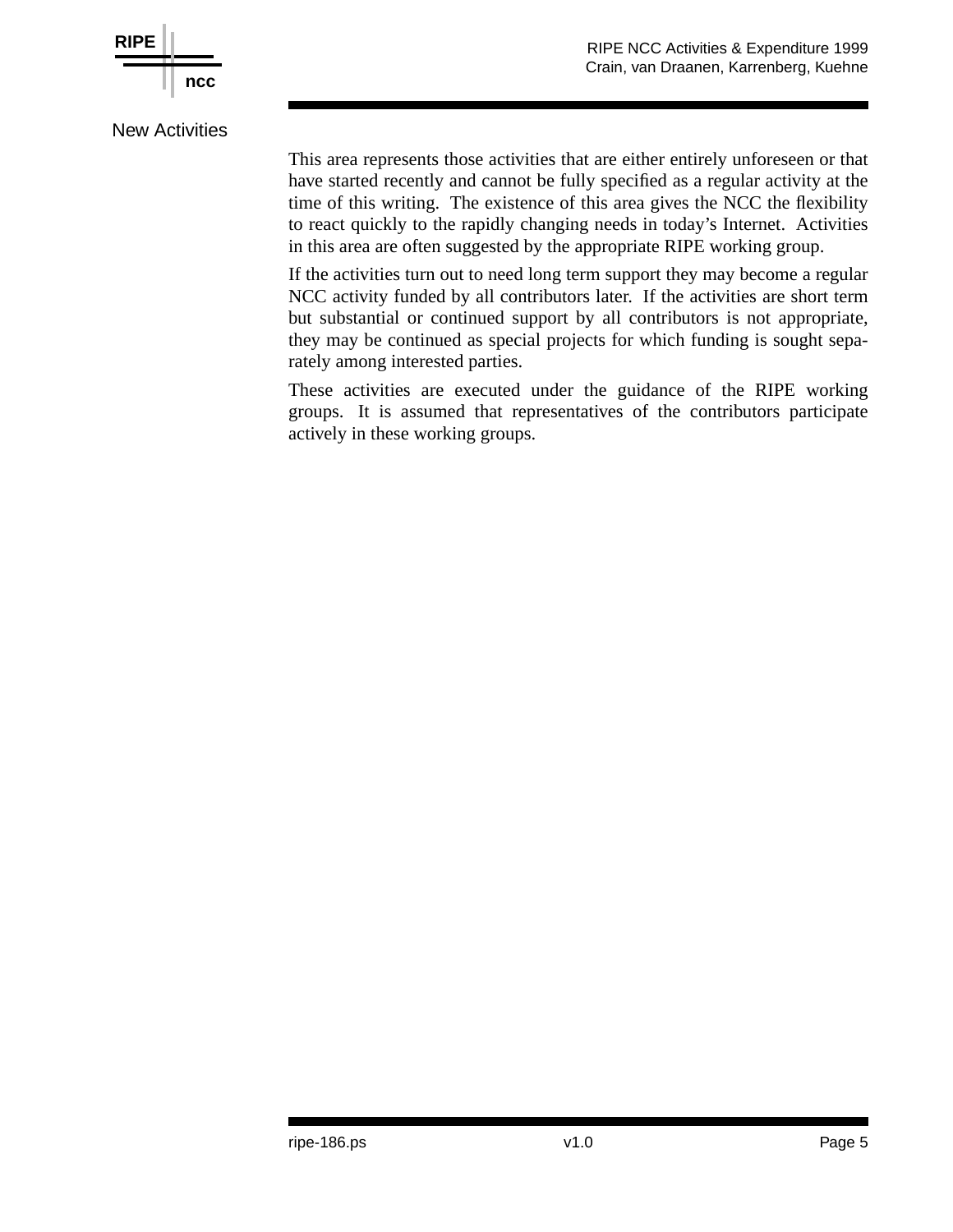

## 4. Growth Plan and Budget

The number of local Internet registries is still increasing, as forecast, at a rate of approximately one per calender day. The projections for 1999 are as follows:

|                   | <b>Observed</b> |      | Projected |      |      |      |      |      |  |
|-------------------|-----------------|------|-----------|------|------|------|------|------|--|
| <b>Registries</b> | Q1              | Q2   | Q3        | Q4   | Q1   | Q2   | Q3   | Q4   |  |
|                   | 1998            | 1998 | 1998      | 1998 | 1999 | 1999 | 1999 | 1999 |  |
| Large             | 71              | 73   | 73        | 73   | 81   | 81   | 81   | 81   |  |
| Medium            | 191             | 194  | 194       | 194  | 242  | 242  | 242  | 242  |  |
| Small             | 749             | 814  | 905       | 871  | 918  | 1009 | 1100 | 1191 |  |
| Total             | 1011            | 1081 | 1172      | 1138 | 1241 | 1332 | 1423 | 1514 |  |

We expect the linear growth of approximately one new local IR per calender day to continue during the year 1999. We also expect that approximately 125 small registries will not have paid their 1998 fees even after several reminders and will thus have to be closed sometime during Q4/98.

This brings the relative growth in 1999 to 33%, again the lowest in the NCC's history. However it is still large in absolute terms. Experience has shown that there is little room for improved efficiency, especially in registration services. The function of the RIPE is essentially a "third line" support function which deals with the difficult problems and has to provide adequate training to the local IR staff who typically provide the "second line". This necessitates adequate growth of the RIPE NCC in all areas.

### Professionalism & Legitimacy

During 1998 the RIPE NCC has continued to provide its services in a reliable and professional way. Since January 1998 we are also standing on our own as an association after the successful separation from TERENA. The Internet has continued to permeate more and more areas of every economy and society in the RIPE region. As this happens and especially during 1998 the administration of the Internet has become subject of considerable debate. The RIPE NCC has so far stood up well to the public scrutiny.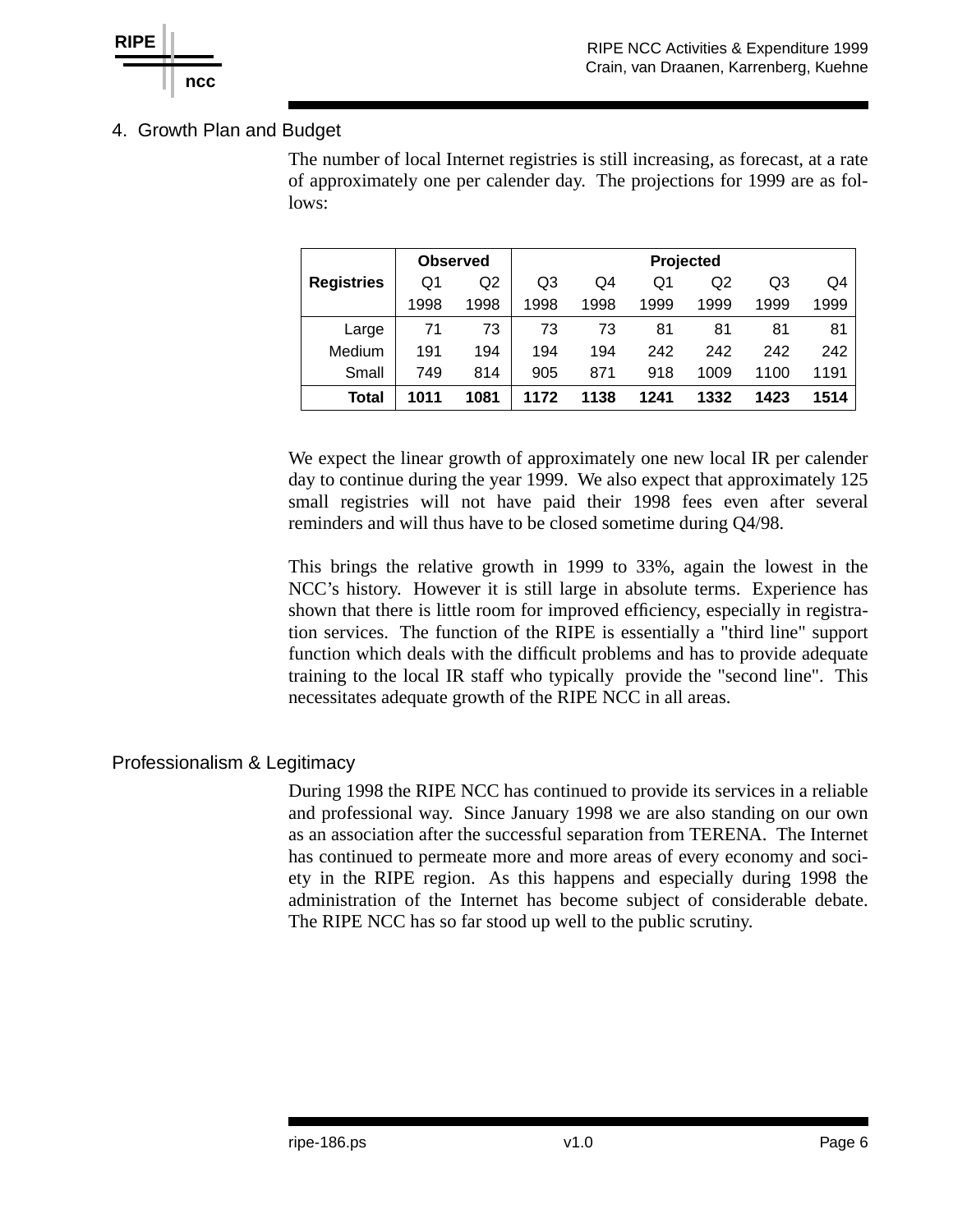

However it is clear that in the future we will have to defend our legitimacy and its processes not only vis-a-vis the membership but also to the world at large including governments, industry and end-users. This means that we will need to achieve even more professionalism and quality in 1999 than in previous years. It also means that we have to actively project the message of legitimacy and professionalism to the public at large. Therefore the RIPE NCC needs to increase its communications efforts and have professional staff that deals with the media. The requirement for quality management in all parts of the organisation will increase over the coming years and is a necessary ingredient for the profesionalism required.

## Growth & Stability

The stability of the NCC is of vital importance to the community in general and the membership in particular. Reliable registration and coordination services are essential for the functioning of the Internet. Resilience and stability however are not free, they cost resources. At the end of 1998 the RIPE NCC will have reached a point in its life-cycle that requires a measurable increment in the administrative area and in organisational costs. A failure to meet this demand would de-stabilise the NCC in the long run.

#### New and Improved Services

Finally The RIPE NCC will start IPv6 address space registration services. We expect to provide our share of the operational funding for the new IANA. We will develop new training courses both in the routing registry area and for local IR operations.

#### Budget

Based on the growth projection, the required activities the operating costs during 1999 are budgeted as follows. The definition of the activity areas can be found in the previous section. Notes on the individual areas can be found below.

|                      | <b>Budget</b> |     | <b>Budget</b> |               | Growth |    |
|----------------------|---------------|-----|---------------|---------------|--------|----|
| <b>Activity Area</b> | 1998          | %   | 1999          | $\frac{0}{0}$ | abs    | %  |
| Registration         | 1516          | 44  | 2011          | 42            | 495    | 33 |
| Administration       | 663           | 19  | 1230          | 26            | 567    | 86 |
| Coordination         | 972           | 28  | 1175          | 25            | 203    | 21 |
| New                  | 306           | 9   | 321           | 7             | 15     | 5  |
| <b>TOTAL (kECU)</b>  | 3457          | 100 | 4737          | 100           | 1280   | 37 |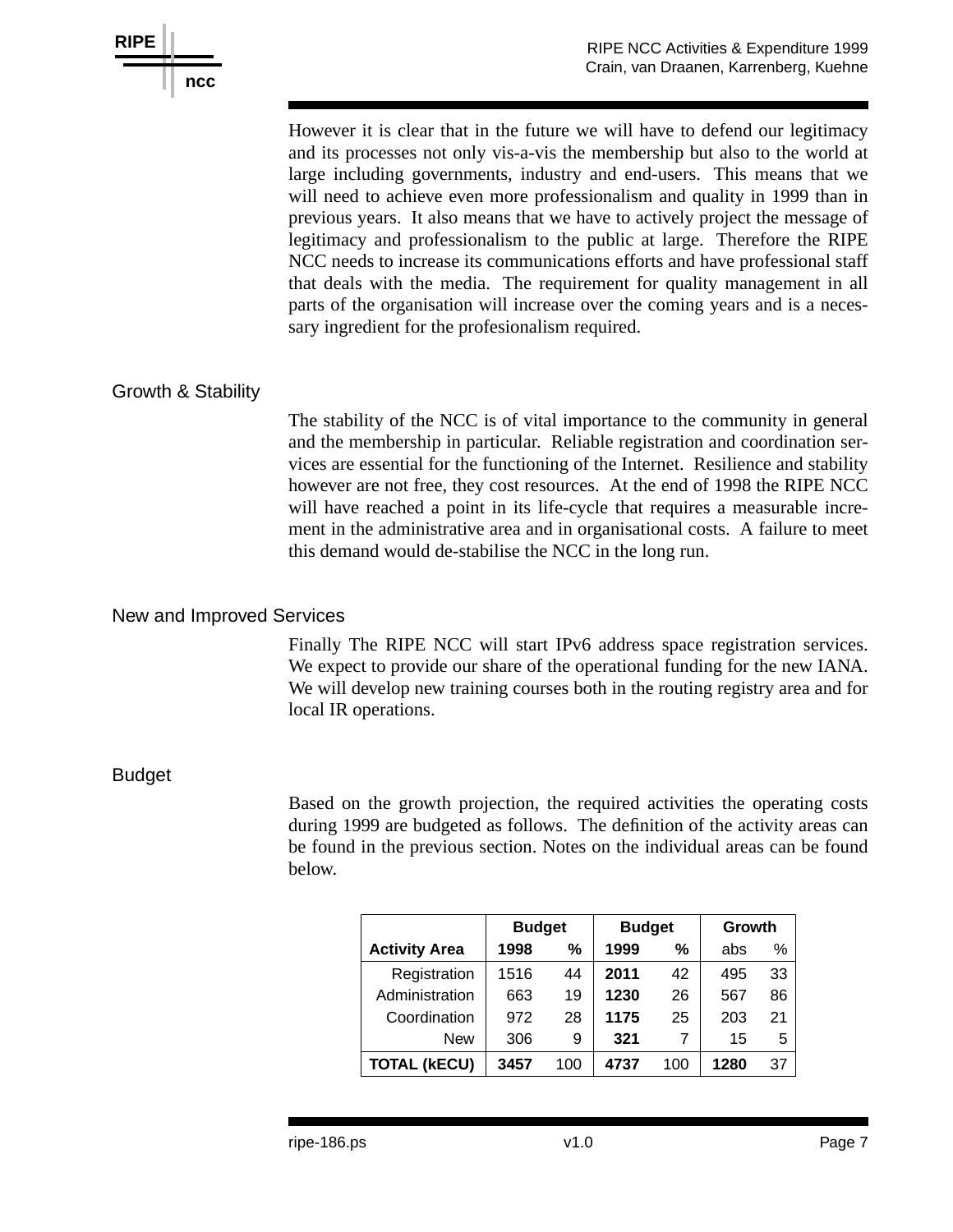

#### Registration Activities

**ncc**

**RIPE**

We will continue to provide the high level of responsiveness we were able to achieve in 1998. In August 1998 the number of opened registration services tickets already exceeded the 1997 total. Increased automation helps to provide a clear structure to the communications between the NCC and the local IRs. Requests are now automatically checked for completeness and syntactic correctness. This eliminates almost all of the purely clerical work of the RIPE NCC hostmasters. It also saves time as the local IR staff get an immediate feedback on the most common problems.

Experience shows that there are little economies of scale left in the registration services area. The RIPE NCC hostmasters now mostly deal with the most difficult cases or support relatively inexperienced local IR staff during their initial learning curve. They also provide training courses for local IRs. This is very much a "third line" support activity. It also requires a high level of scrutiny because of the absolute requirement for fairness and impartiality in registration services decisions.

In 1999 both work flow and quality management will have to keep step with the expected growth and ensure that peaks in the load lead neither to unacceptable delays nor to a reduction in quality. The impartiality and neutrality of the RIPE NCC has to be maintained at all times.

Early in the year we will start providing IPv6 address space registration services. The liaison activities with other regional registries and IANA will also to be intensified. We will diversify and improve the training facilities offered to both new and existing local IRs. Existing course materials will be reviewed and new courses will be developed.

In total the budget for registration activities remains the highest of all areas in 1999 at 2011kECU 1999 and growth roughly keeps in step with the growth of the number of registries.

#### Administration Activities

The administration area shows the largest growth in 1999 and will become the second largest budget line. It is worthy of note however that this line encompasses more than the "admin" budget line found in other organisations: it includes activities like the organisation of the steadily growing RIPE meetings and the production of internal software used by all other activities.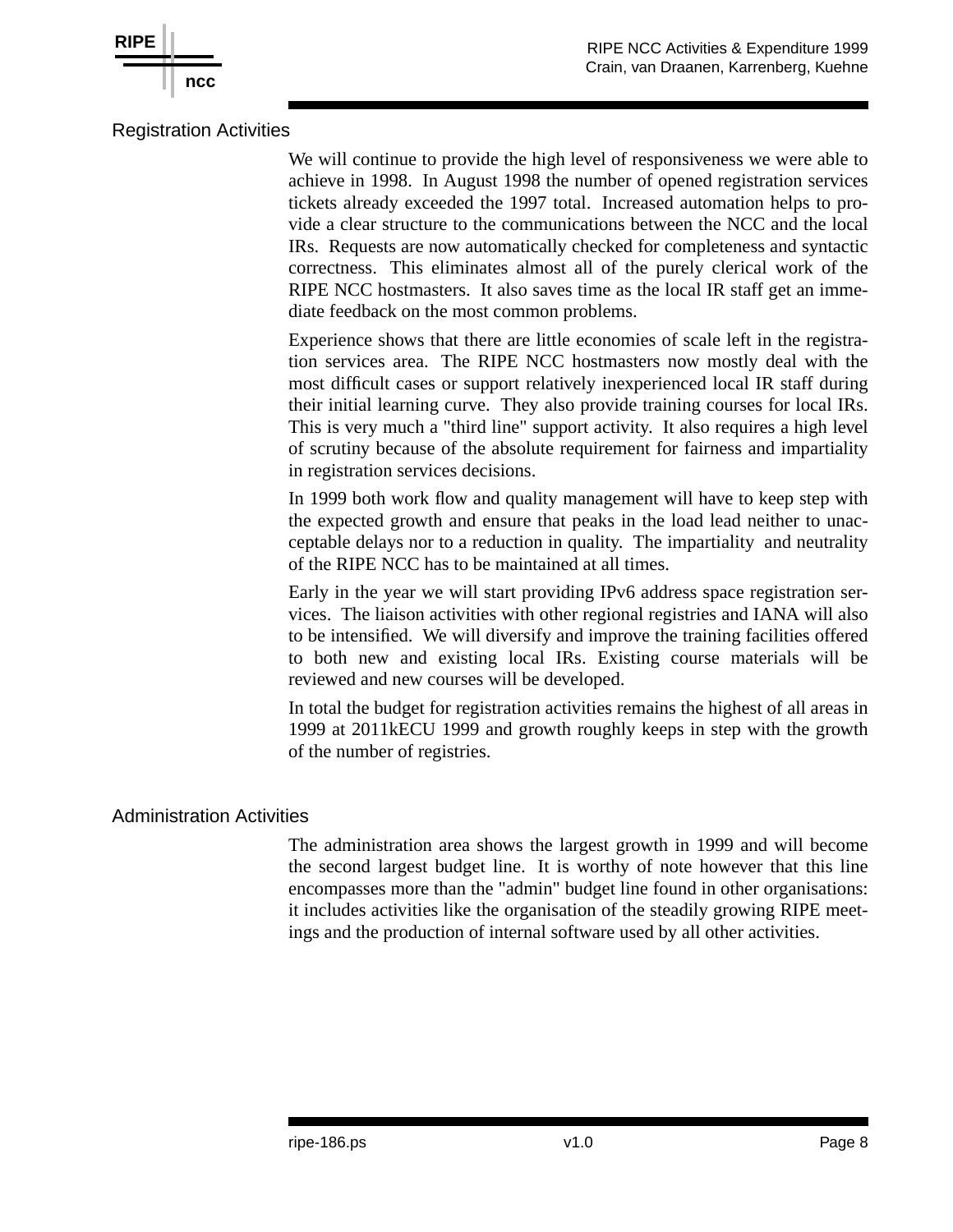

The relatively high cost increase in 1999 is a direct result of both growth and professionalisation. The administration area activities have to meet the needs of a growing international organisation. The RIPE NCC is at a stage in its life-cycle where some noticeable increments are needed. The personnel administration has to care for more and more international staff helping them to settle in the Netherlands quickly and be productive. Hiring from outside the EU is becoming increasingly difficult, but remains essential to maintain diverse international staff drawn from all parts of the RIPE area. The RIPE meetings are getting bigger requiring significantly more resources to organise well. The financial administration for a large international organisation needs considerable resources. In particular the area of accounts receivable, dealing with invoicing and tracking payments from 1500 members in more than 80 countries, is expected to require additional resources.

Maintaining a stable, growing, innovative and international organisation has a price in itself. Sufficient resources are necessary to ensure the required stability.

### Coordination Activities

Coordination activities in 1999 will focus on the implementation and deployment of the new RIPE database software. Database consistency, security and exchange will be addressed with more resources than before. The database software itself is nearing the end of its useful life and will be replaced. Progress in the past months has not been as expected due to a number of factors including the re-organisation of the NCC which included the establishment of a separate group for database activities. The scarcity of qualified personnel and services has also slowed progress. Due to developments at the other regional registries a window of opportunity for harmonisation now exists in the database area. Considerable effort is needed to take full advantage of this.

During Q4/98 and all of 1999 the database efforts will be substantially increased in both the new implementation as well as support and short-term enhancements of the current version. Also data consistency will be addressed more thoroughly.

Considerable resources are needed to ensure that the RIPE NCC is adequately represented in the new IANA corporation and its "Address Supporting Organisation". This also includes providing our fair share of the operational funding to the new IANA. Due to the increased activities in the Internet administration area at both the regional and global level increased resources are necessary to ensure that the RIPE NCC membership's position is adequately represented.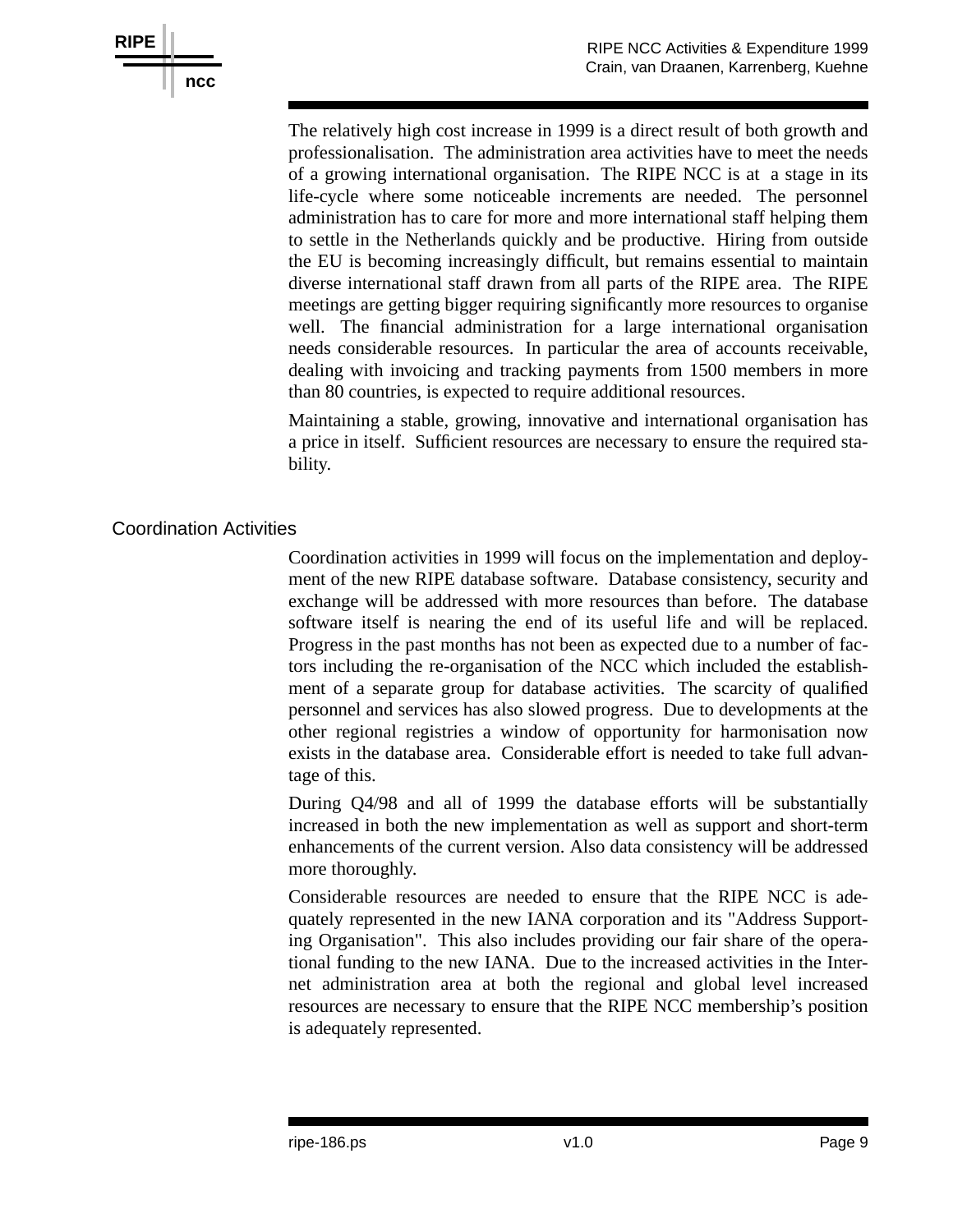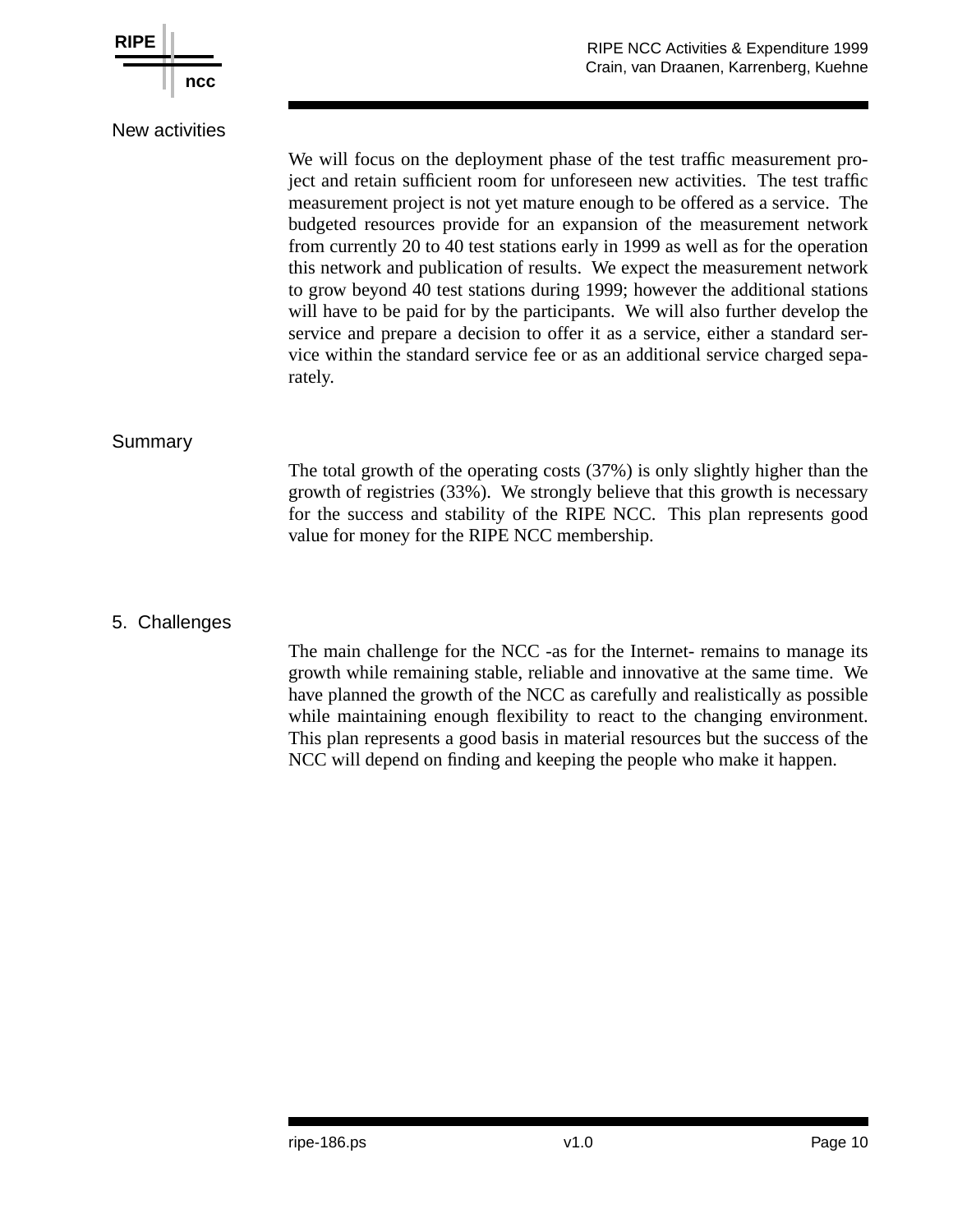

Appendices

All activities will be described in appendices grouped activity by area. The descriptions list related activities as well as links to the relevant RIPE working groups. Wherever an activity is starting or increasing significantly during the year this is indicated. Finally special budgeting considerations are listed where appropriate.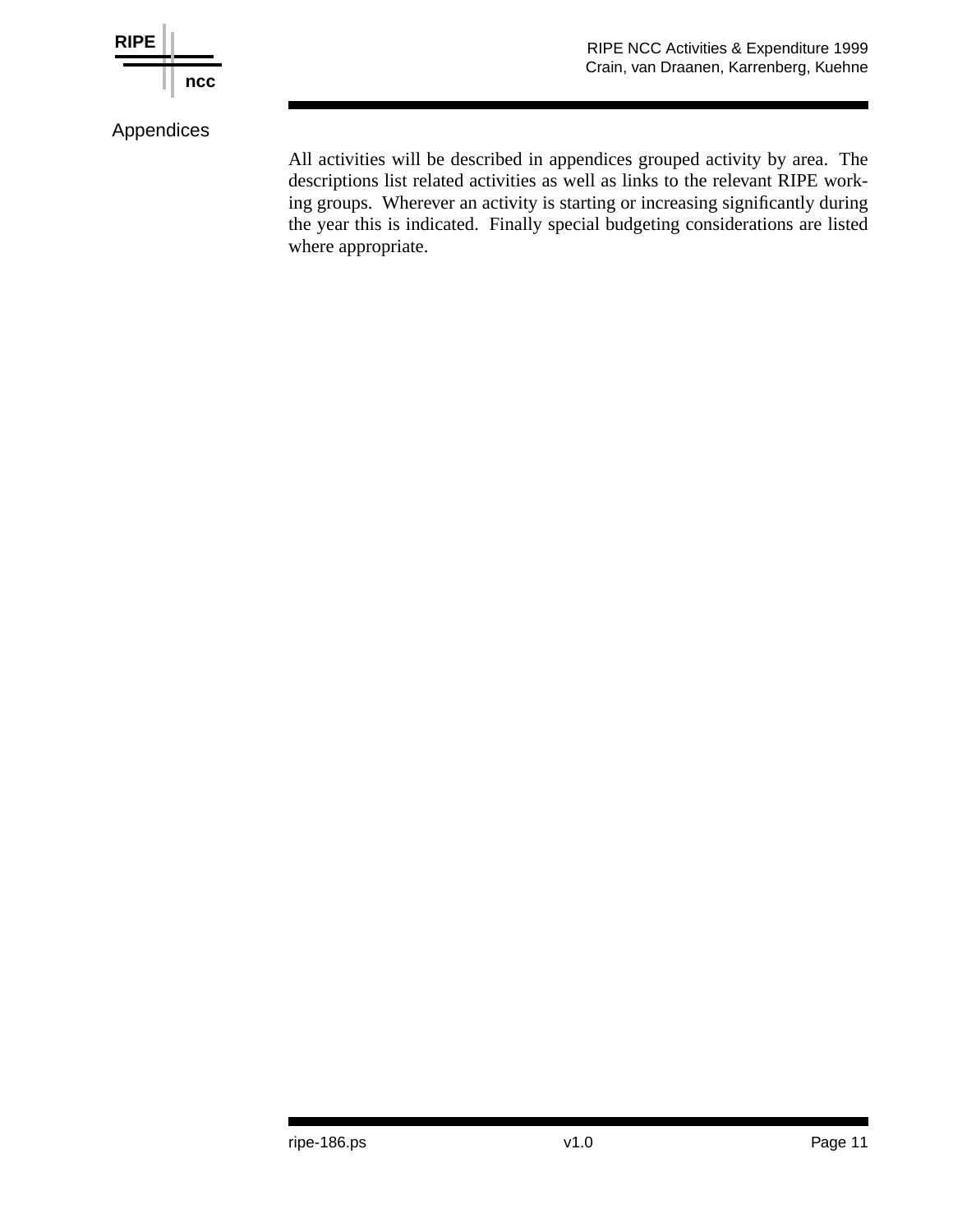

### Appendix R - Registration Activities

This represents activities related to the NCC's role as Regional Internet Registry (IR) for Europe and the surrounding areas. Services performed in this area are only accessible to formally established Local IRs contributing to the funding of the NCC.

### R1 Regional Internet Registry

The RIPE NCC provides Internet registration services for Europe and surrounding areas; it acts as a Regional Internet Registry.

The overall goal of this activity is to provide fair, impartial and stable distribution of Internet numbers, especially address space in Europe and the surrounding areas. The specific goals for the distribution of address space are uniqueness of addresses, conservation of the remaining IPv4 address space, aggregation of routing information and registration of network management information.

To determine the resources needed we assume a constant linear growth of approximately one new LIR per calender day. This is the growth we have been observing during the 1997 and 1998. Increased automation helps to provide a clear structure to the communications between the NCC and the local IRs. Requests are now automatically checked for completeness and syntactic correctness. This eliminates almost all of the purely clerical work of the RIPE NCC hostmasters. It also saves time as the local IR staff get an immediate feedback on the most common problems.

Experience shows that there are little economies of scale left in the registration services area. The RIPE NCC hostmasters now mostly deal with the most difficult cases or support relatively inexperienced local IR staff during their initial learning curve. They also provide training courses for local IRs. This is very much a "third line" support activity. It also requires a high level of scrutiny because of the absolute requirement for fairness and impartiality in registration services decisions.

In 1999 both work flow and quality management will have to keep step with the expected growth and ensure that peaks in the load lead neither to unacceptable delays nor to a reduction in quality. The impartiality and neutrality of the RIPE NCC has to be maintained at all times.

We assume no significant shifts in the resources needed to perform activities R.1.1 - R.1.5 reliably. The basic procedures did not change.

Common to all of registration activities is liaison with the RIPE Local IR WG about general application of procedures and policies.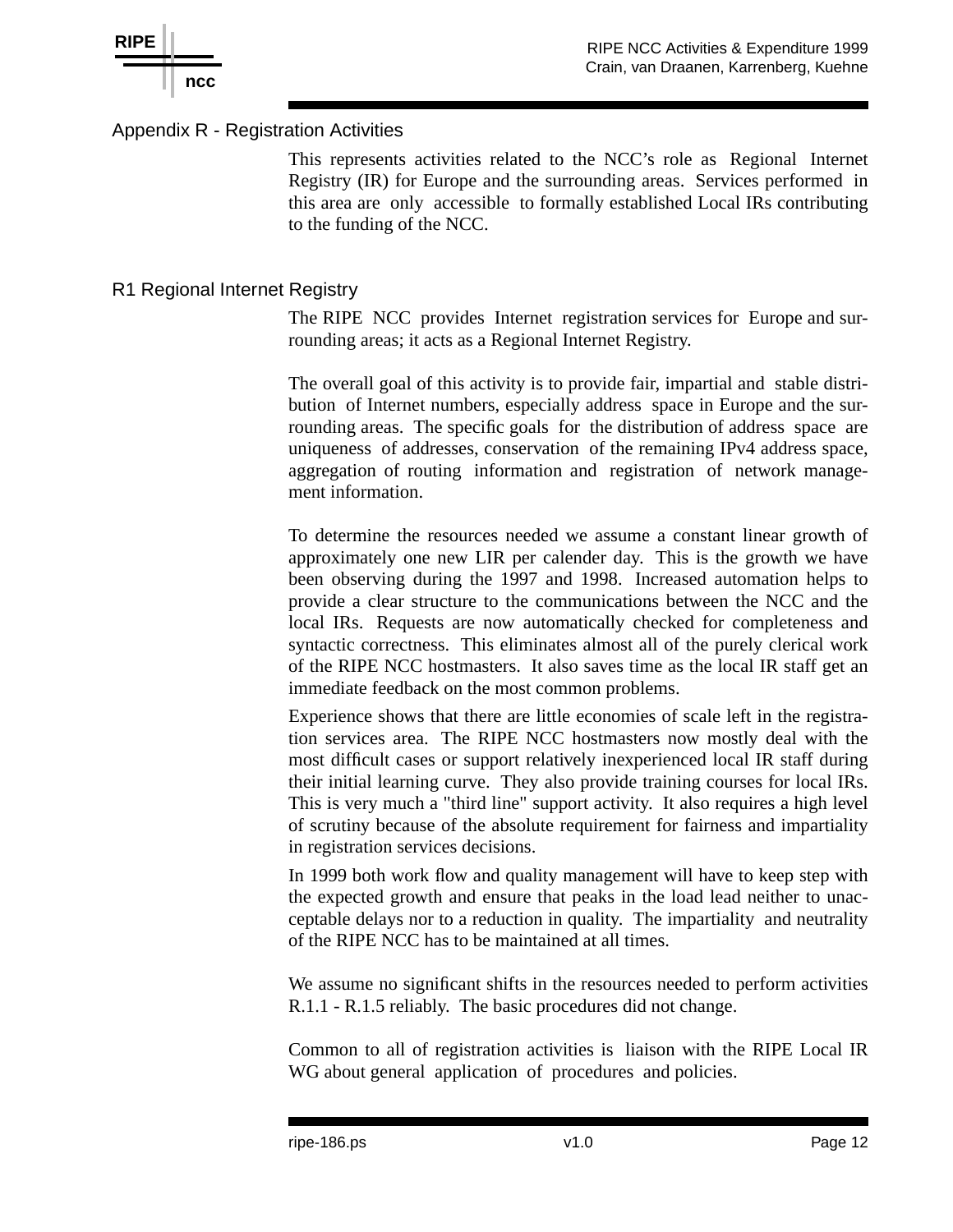

### R1.1 First Address Space Assignment

#### Description:

The RIPE NCC will give special attention to requests from LIRs for their first address space. It will help to make the first assignment and allocate an aggregatable range of addresses for further assignments.

#### Goal:

This will help Local IRs to successfully process their first request and to have a better understanding of the procedures for further requests. It will also help to build a good working relationship between the RIPE NCC and the Local IR. Furthermore it will enable neutral and impartial treatment of all Local IR's.

Related Activities: R1.8

RIPE Working Group Advising: RIPE Local IR WG

#### R1.2 Assignment Approval

Description:

Some IP address requests require approval from the RIPE NCC, specially when they are above a threshold size. The RIPE NCC will evaluate these IP address requests. Sometimes local IRs will also request the opinion of the NCC about assignments even when it is not strictly required. The RIPE NCC will furthermore give recommendation and guidelines for future requests.

#### Goal:

This activity will ensure uniform application of policies and assignment criteria by all Local IRs and will help to make a Local IR familiar with request evaluation. It will support Local IRs in their operations and help them to process increasing request sizes. It will also enable fair operations of all Local IRs.

Related Activities: R1.7, R1.8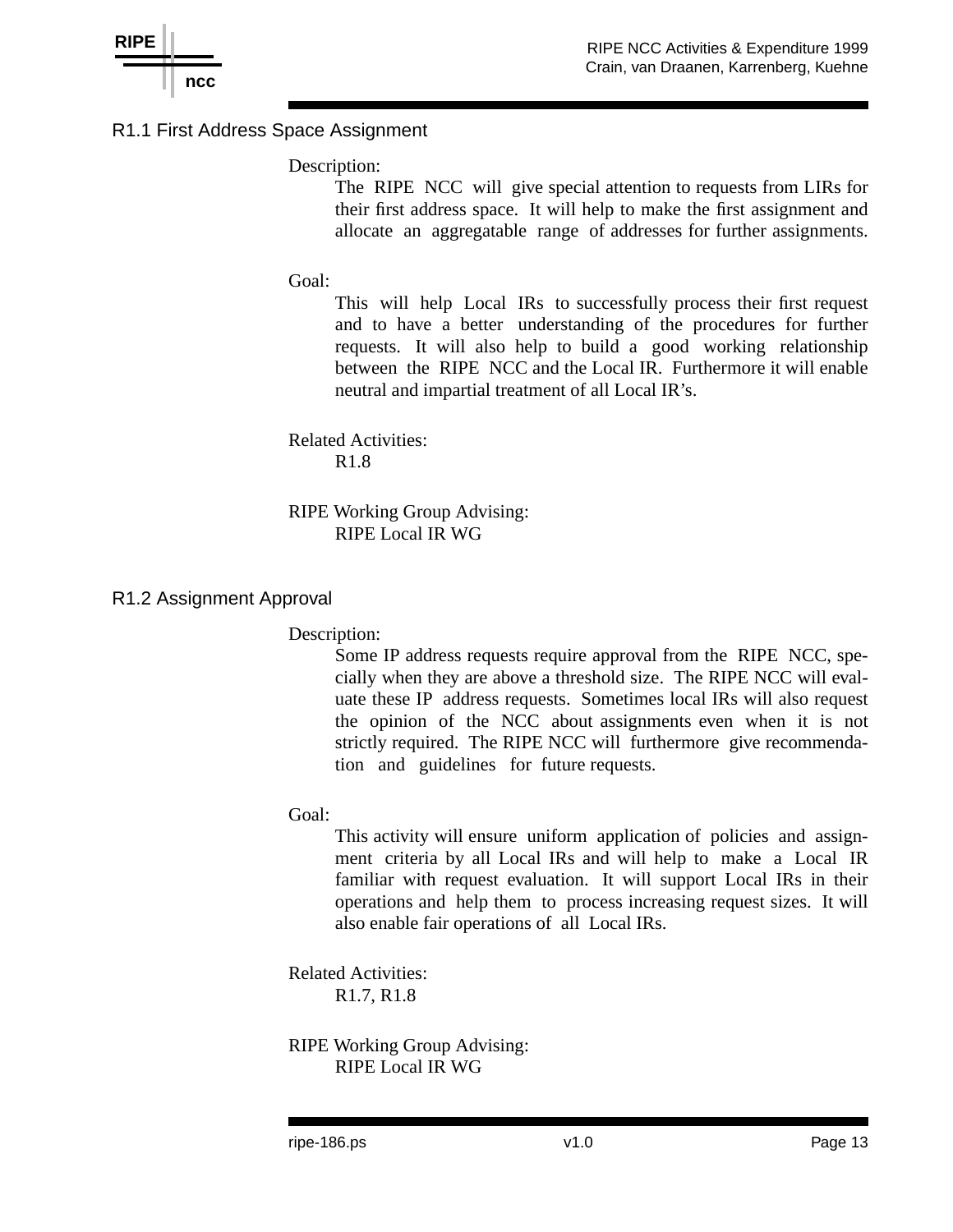

R1.3 PI Assignment

Description:

The RIPE NCC will process all requests for PI (provider independent) address space submitted by Local IRs.

### Goal:

This activity will prevent fragmentation of the local IR's allocated address space by making the PI assignment from an address pool managed by the RIPE NCC. This will promote aggregation of routing information.

RIPE Working Group Advising: RIPE Local IR WG

### R1.4 Address Allocation

#### Description:

The RIPE NCC will allocate address space to Local IRs for further assignment to end users. This activity will also contain auditing of assignments made from previous allocations. Tools to support the allocation process and to ensure best aggregation possible will be enhanced.

During 1998 the amount of these requests has decreased further, a positive development.

### Goal:

This activity will help to ensure fair distribution of address space. It will also support the efficient use of address space in order to conserve the remaining IPv4 address space and to aggregate routing information.

Related Activities: R1.7, R1.8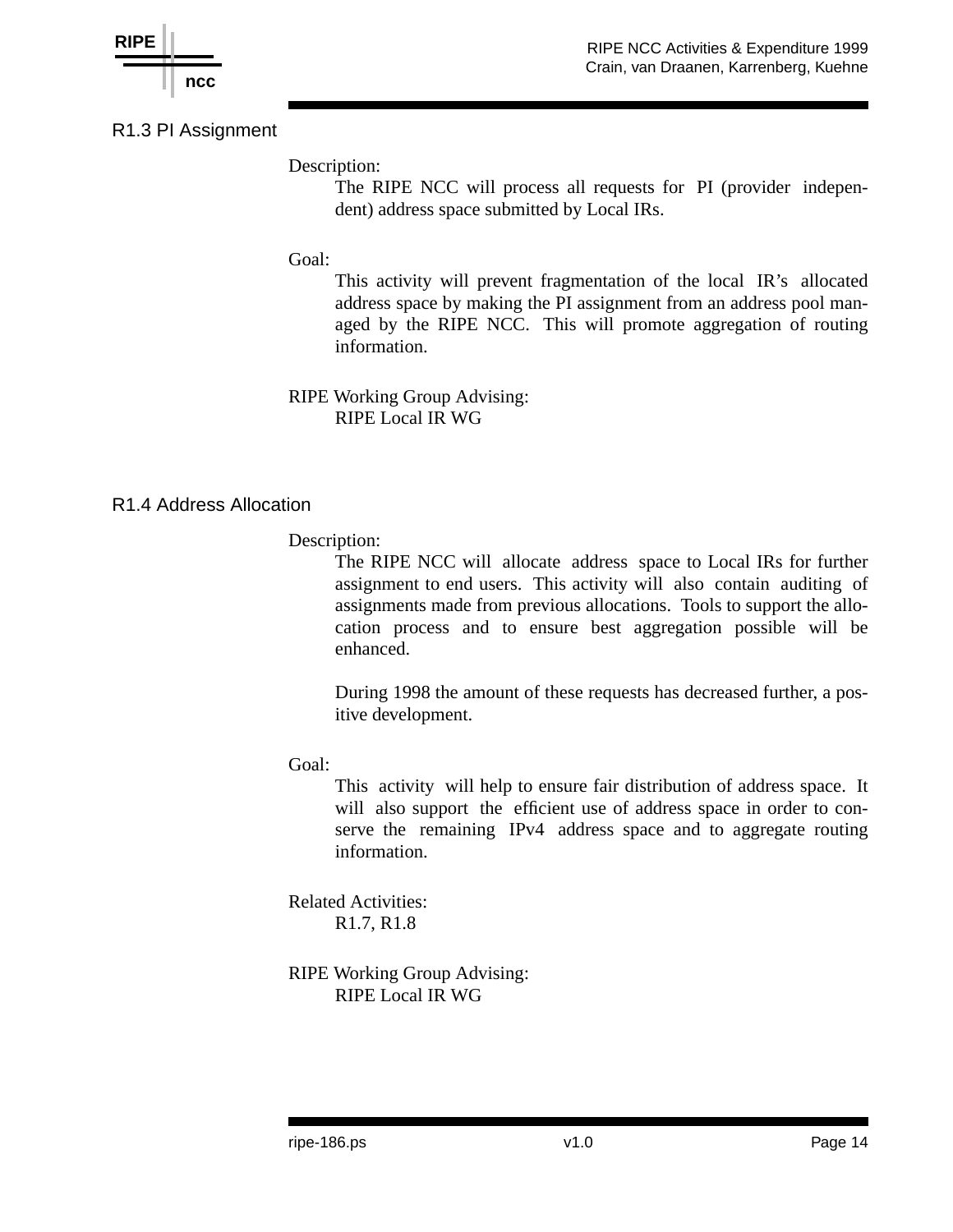

### R1.5 AS Number Assignments

### Description:

The RIPE NCC will assign AS numbers according to global and local policies. It will register these numbers and the associated routing policies.

In 1999 this activity will require some extra resources because the format for specifying routing policies is expected to change to the one developed by the IETF rps working group. Documentation and training materials will be updated and an additional training course developed.

#### Goal:

This activity ensures uniqueness of AS numbers and helps in collecting data for the Routing Registry. Also this activity helps to prevent unnecessary increases the number of autonomous systems which are visible in global Internet routing.

Related Activities: C1.6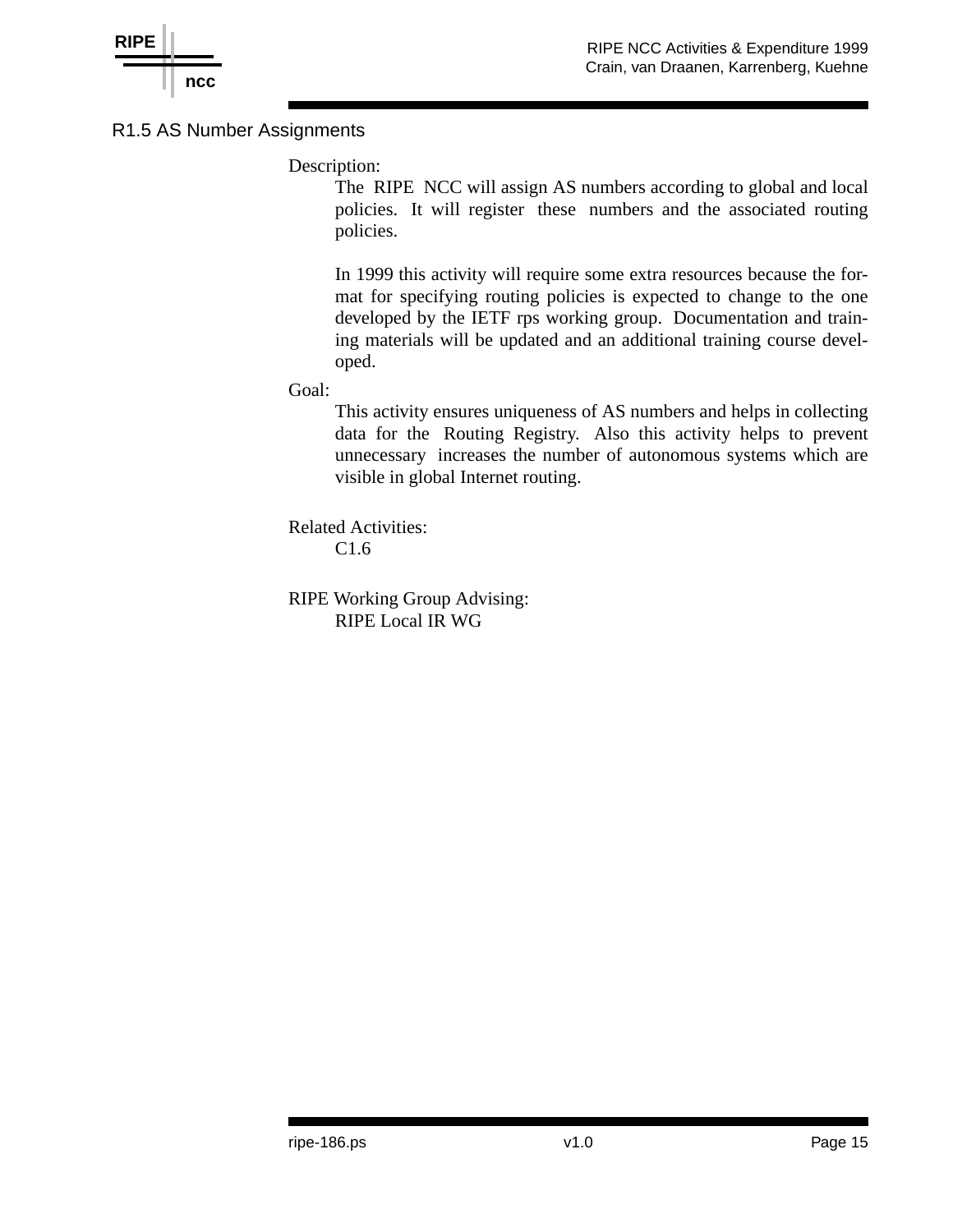

### R1.6 Reverse DNS Delegation

Description:

The RIPE NCC will delegate reverse DNS zones for the address ranges allocated or assigned via the RIPE NCC. In order to provide this service the RIPE NCC will provide reliable name servers and try to avoid pollution of the DNS in the zones delegated to the RIPE NCC. Therefore the RIPE NCC will check all zones under its responsibility for proper set-up and functioning.

This process has been more fully automated in 1998. This frees up resources in 1999 to check and improve the quality of the reverse zones, a process which requires cooperation from local DNS operators.

Goal:

This activity will be necessary to ensure proper address-to-name mapping for addresses allocated to the RIPE NCC.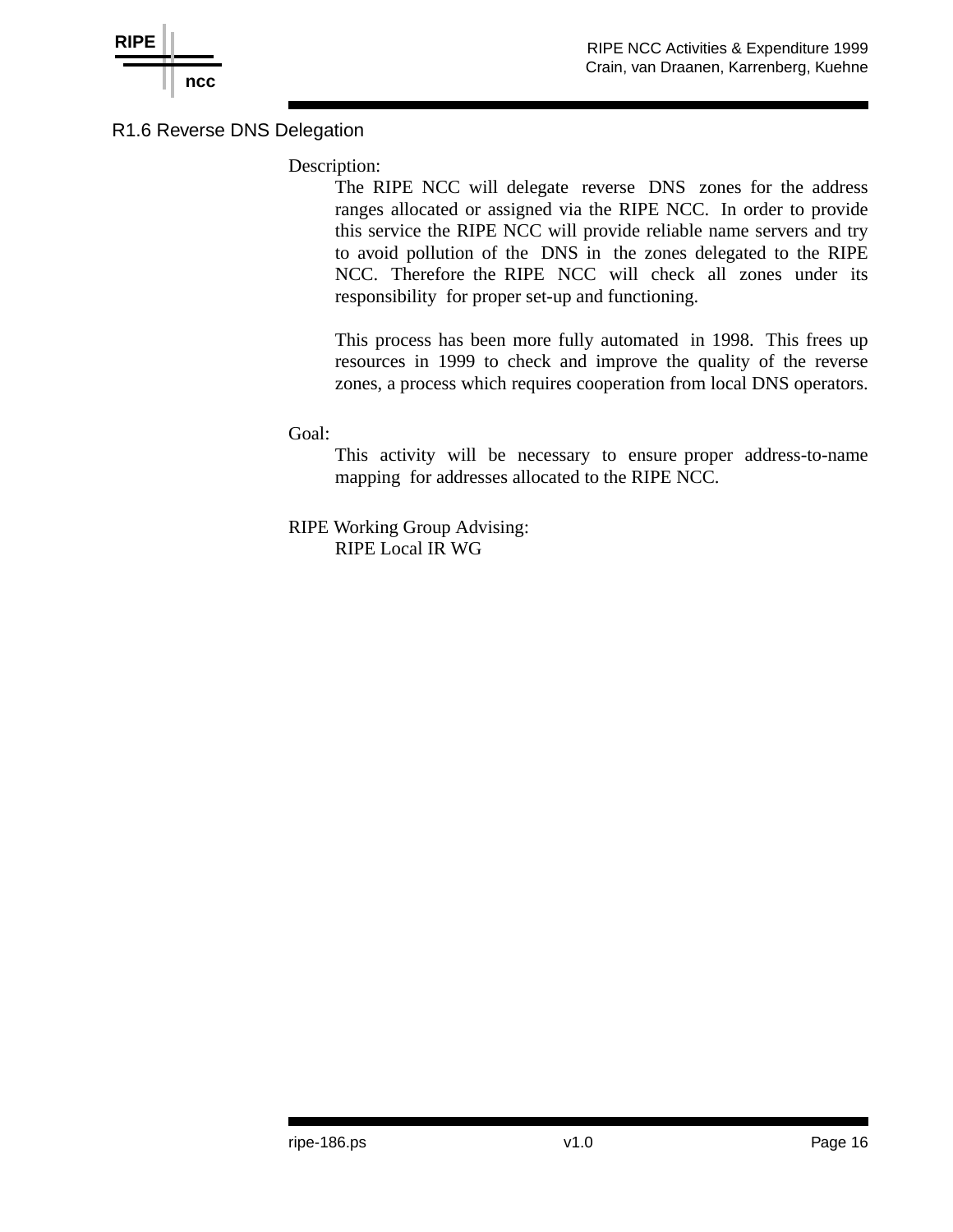

## R1.7 Consistency & Auditing

Description:

The RIPE NCC will actively check the quality and validity of registry data. This will also include the production of statistics on address space usage.

In order to ensure a fair address space distribution, the RIPE NCC will regularly check that assignment guidelines are applied equally.

This activity is separated from the other registration activities because it needs to be defined and executed somewhat independently from the day-to-day processing of requests.

Of course consistency checking and auditing will still be performed within other activities as well. This particular activity is to provide the parts that have to be done independently of processing individual requests.

Goal:

This activity will promote consistent and fair application of assignment criteria w.r.t. conservation of address space and aggregation of routing information. This activity will also help to identify parts of the procedures themselves that cause problems. These observations will be reported back to the RIPE Local IR working group for further investigation and improvement of the procedures.

Related Activities:

all registration activities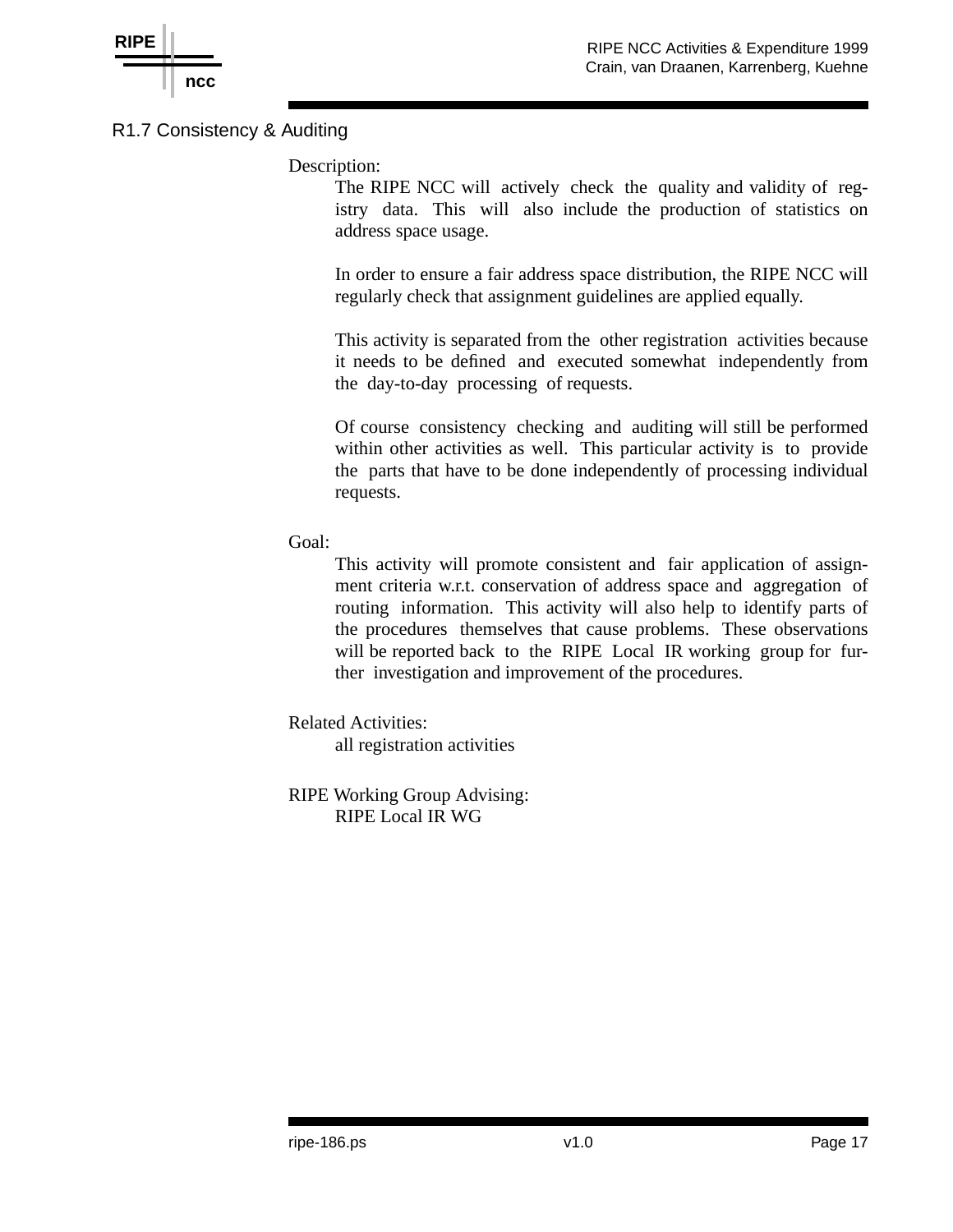



### R1.8 Registration Activities Quality Management

Description:

Because of the size of registration activities and the continuing growth it is important to systematically monitor the quality of registration activities within the NCC. This becomes even more important as the quality and fairness of industry self-regulation activities in the Internet environment comes under increased scrutiny from many directions including governments and consumers.

The NCC will continuously develop quality measures for registration activities and monitor them. Part of this activity will be to give careful attention to customer questions and suggestions. This will also include proposals for possible automation and other improvements of internal procedures. Eventually this activity may lead to seeking a formal quality management certification.

Of course quality control will still be performed within other registration activities as well. This particular activity is to provide the parts that have to be done independently of processing individual requests. This will also be managed and executed separately from day-to-day request processing.

Goal:

This activity will help to maintain a high quality of services provided. This will increase the credibility and legitimacy of the industry self-regulation process.

Related Activities:

All registration activities and related administrative support activities.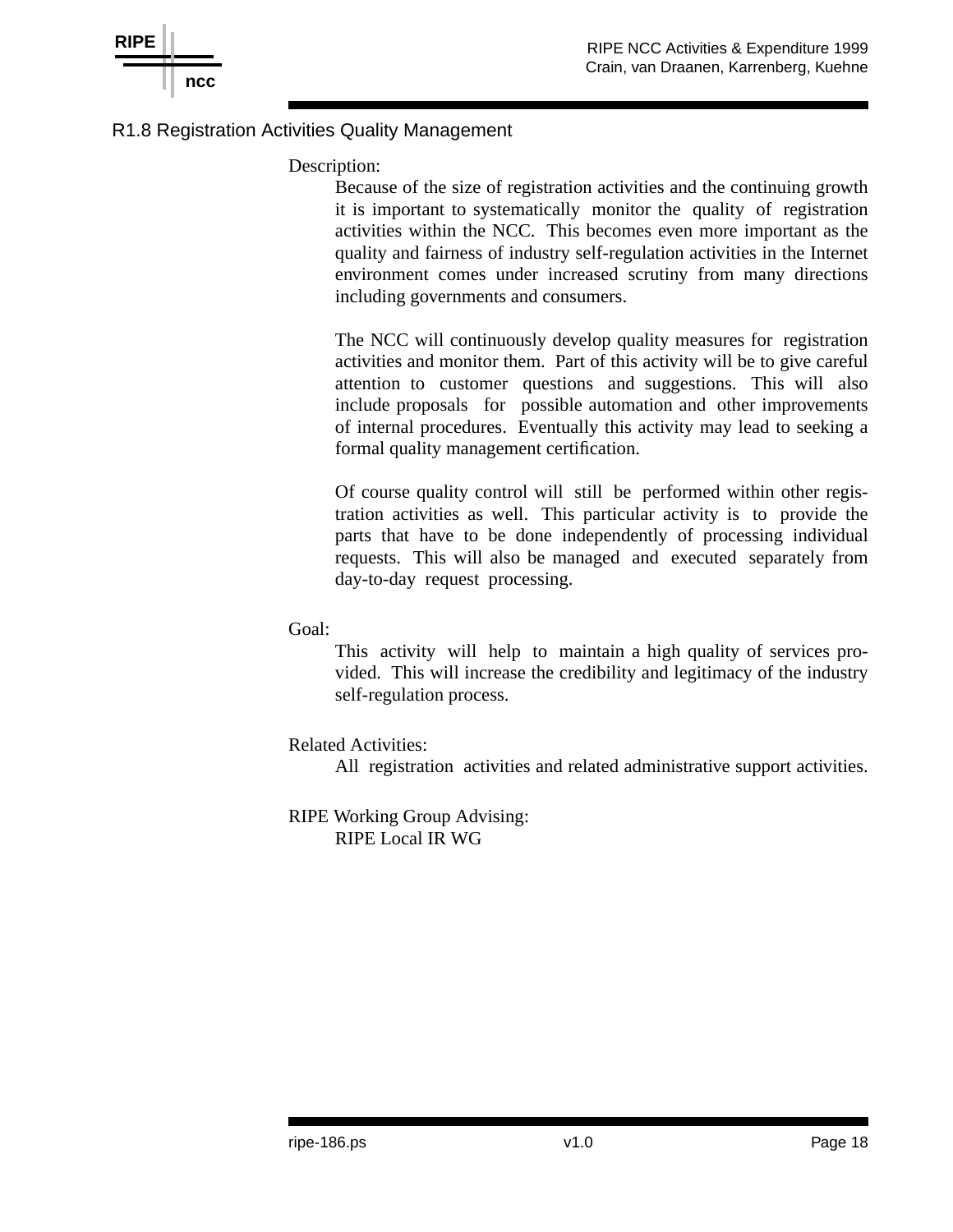

### R2 Initial Contact for new Local IRs

The initial support for newly established registries is independent from other registration activities. It is not initiated by a request sent to the RIPE NCC but is part of the process to open a Local IR. During this phase additional clarification and explanation is involved to make the new Local IR familiar with all procedures necessary to operate an Internet registry.

## R2.1 Initial Contact & Registry Setup

### Description:

The RIPE NCC will provide initial support to Local IRs during their start up phase. It will support and provide information to potential Local IRs.

### Goal:

This activity will support new Local IRs during their start up phase, so that they feel comfortable with tools, procedures and guidelines. It will also give potential Local IRs enough information so that they can make an informed choice as to whether become a Local IR or not.

Related Activities: R2.2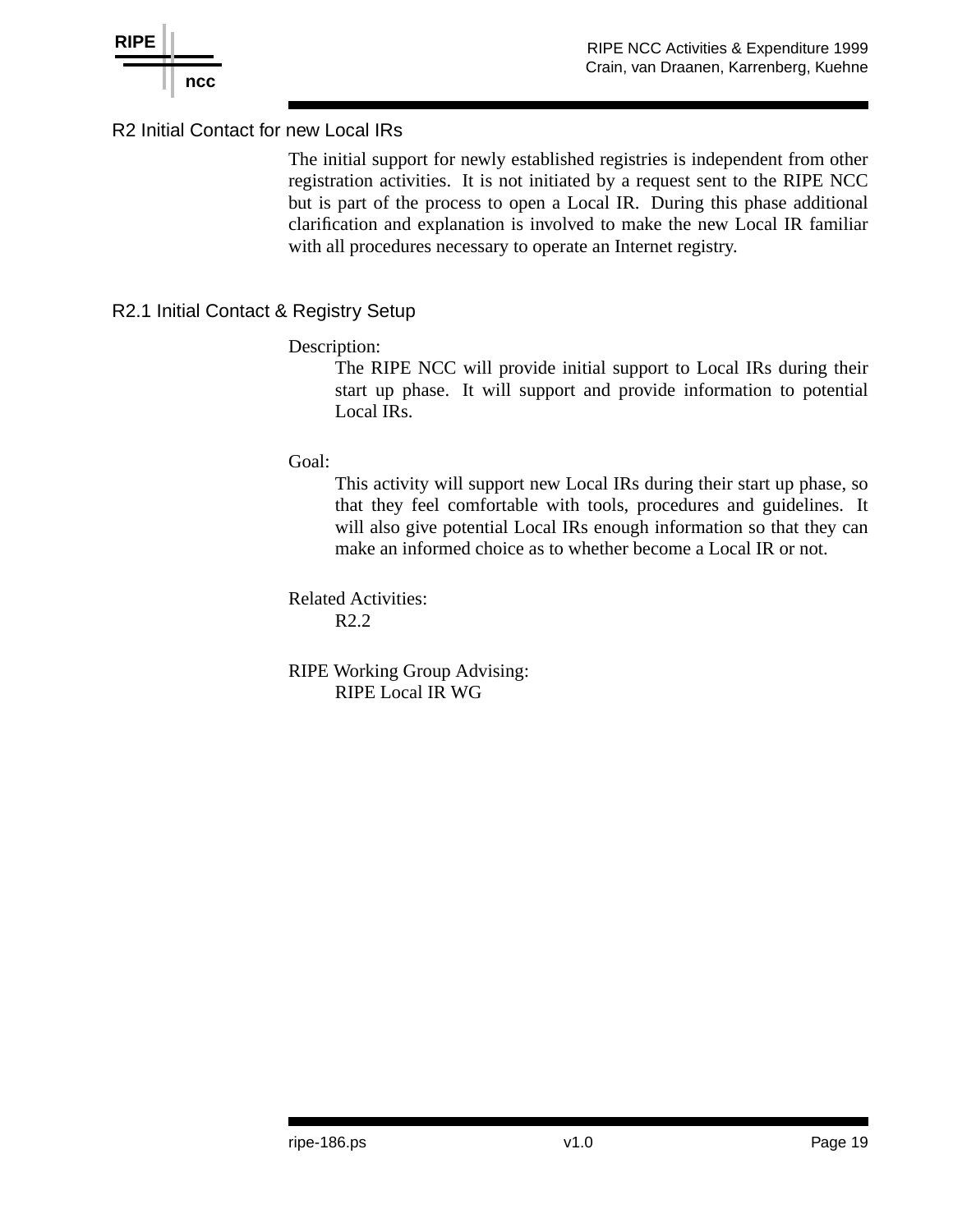

R2.2 Training Courses

Description:

The RIPE NCC will develop and deliver Training Courses for Local IRs. The course material will include IP address assignment and allocation procedures and policies, delegation of reverse domains and how to you use the RIPE database.

In 1999 the RIPE NCC will perform a major revision of the course materials. We will also develop additional courses such as a 'refresher' for already experienced local IR personnel as needed.

### Goal:

The goal of this activity is to make new Local IRs familiar with procedures and policies as well as to keep established Local IRs up to date with new guidelines and developments. This will facilitate smooth operations between the RIPE NCC and the Local IRs. By establishing a consistent application of policies we will also enable fair distribution of address space among the community.

### RIPE Working Group Advising: RIPE Local IR WG

### R3 Liaison & Coordination

### Description:

In order to execute its activities the RIPE NCC has to act as liaison and coordinate with a variety of organisations as well as track the activities of others. Examples of such organisations are IANA, IETF, RIPE, NANOG, ARIN, and APNIC. It is often difficult to attribute liaison and coordination resources to specific activities. Therefore it is an activity in its own right.

### Goal:

To keep the necessary liaison and coordination relationships with other relevant organisations.

## Budgeting:

Costs for this activity are split evenly between the registration and coordination budget lines.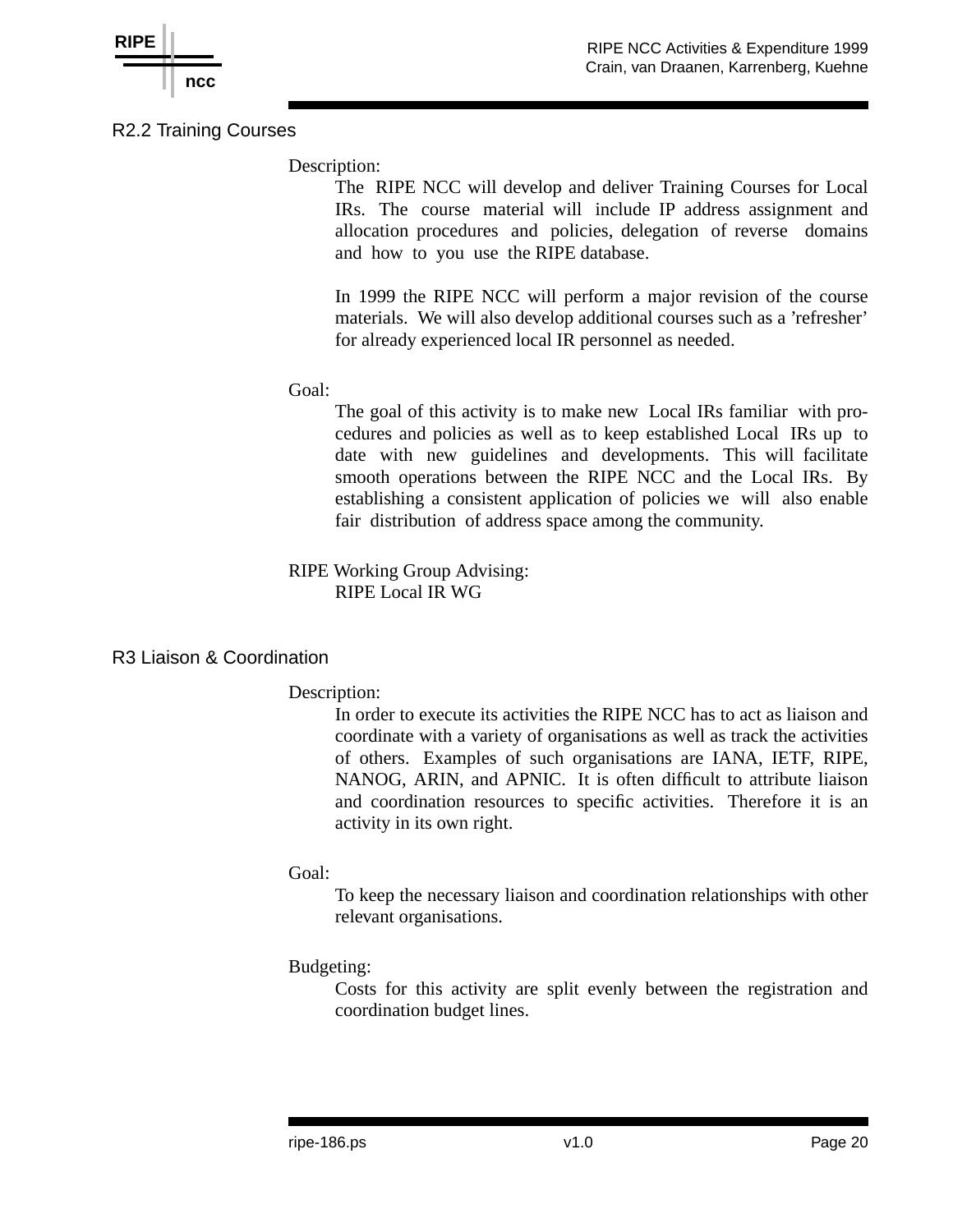

## Appendix C - Coordination Activities

The activities grouped in this area are quite diverse. Their common purpose is to support the coherent operation of the Internet in Europe and the surrounding areas.

In order to be effective, the services performed in this area must be accessible to users of the Internet and the general public. RIPE NCC members however, will receive precedence when special support is required.

### C1 RIPE Database Maintenance and Development

#### Description:

The RIPE NCC will assure the reliability of the RIPE database and extend its functionality as needed. The quality of data will be improved, both by improving consistency and providing reliable security mechanisms. C1 activities include the NCC work related to the RIPE database software and the quality of registry data.

Goal:

The RIPE database is the core software on which the Regional IP Registry and the RIPE Routing Registry are based. Reliability and good functionality of the RIPE database is essential for the NCC and local IRs. This set of activities is designed to continue consistent support and provide a reliable service both in the short and long term, as well as to continue developments according to the needs of the RIPE community.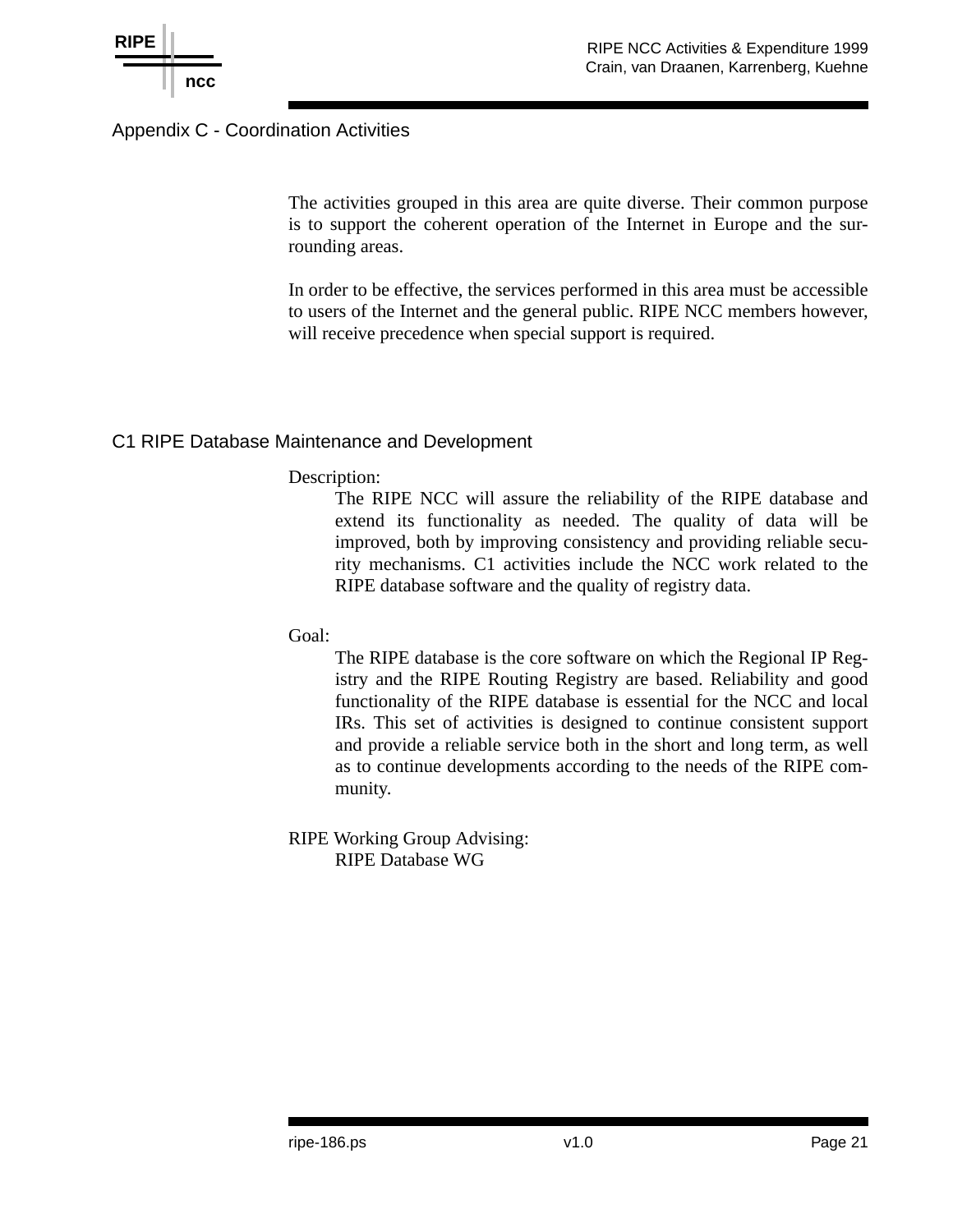

### C1.1 User Support and Software Maintenance

#### Description:

The RIPE NCC will manage the <ripe-dbm@ripe.net> role mailbox, and address user questions in a timely fashion. The NCC will also perform basic software maintenance activities including bug fixes and minor modifications. At the same time, the RIPE NCC will provide robust portable releases with fixed bugs and new features. It will also work on maintaining and improving user documentation.

#### Goal:

This activity is intended to provide a timely response to user enquiries. It will also help assure the smooth running of the registry system. By maintaining public releases, RIPE NCC hopes to encourage all registries making use of the software and acquiring the newest improvements in a timely fashion. This encourages data exchange and cooperation among registries.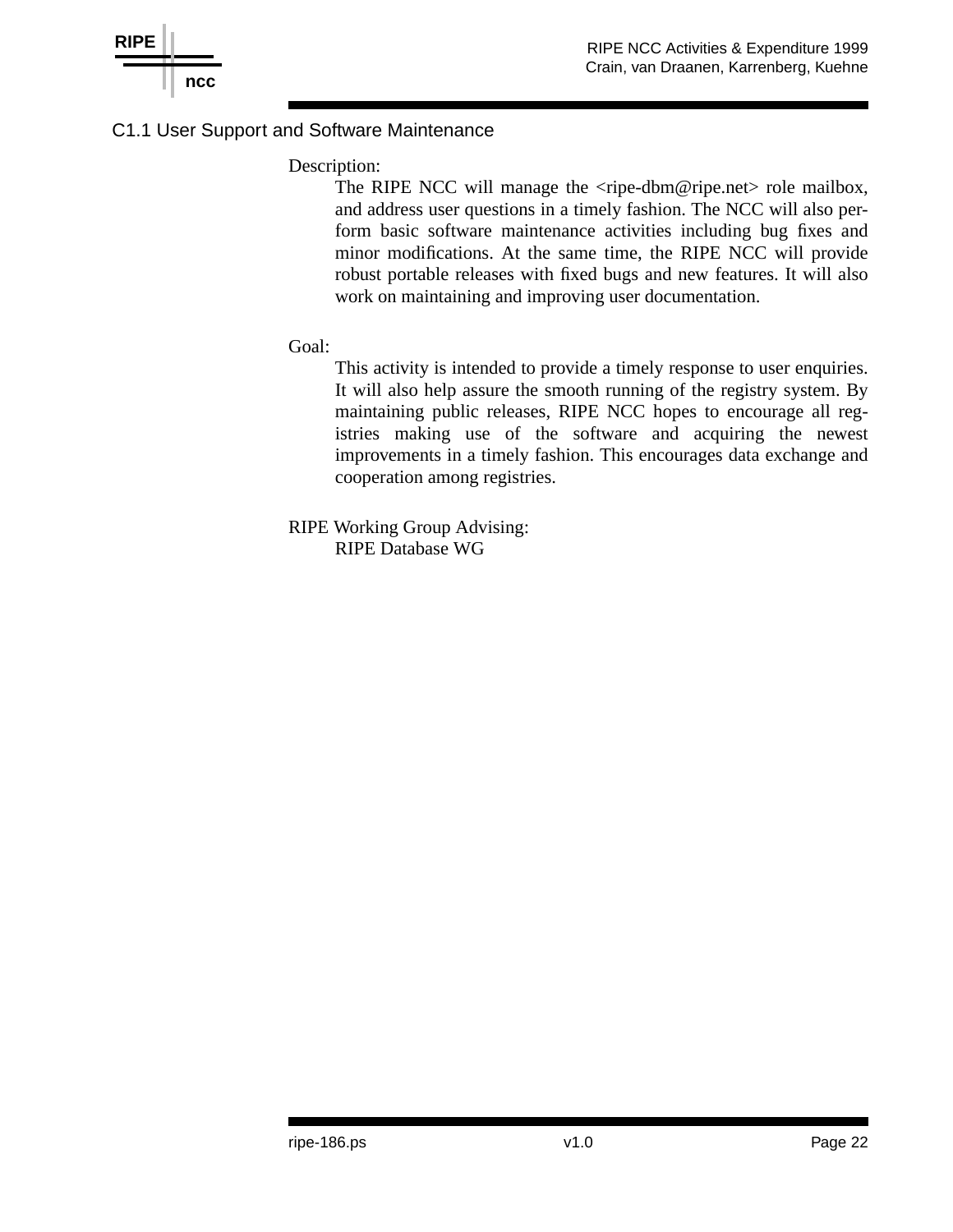

## C1.2 New Database Features

Description:

The RIPE NCC will design and implement new database features as requested by the user community. The NCC will perform the development

work based on the priorities established in the appropriate working groups.

#### Goal:

The purpose of this activity is to provide new functionality as the RIPE database user community expresses the need for it.

Related Activities: C1.1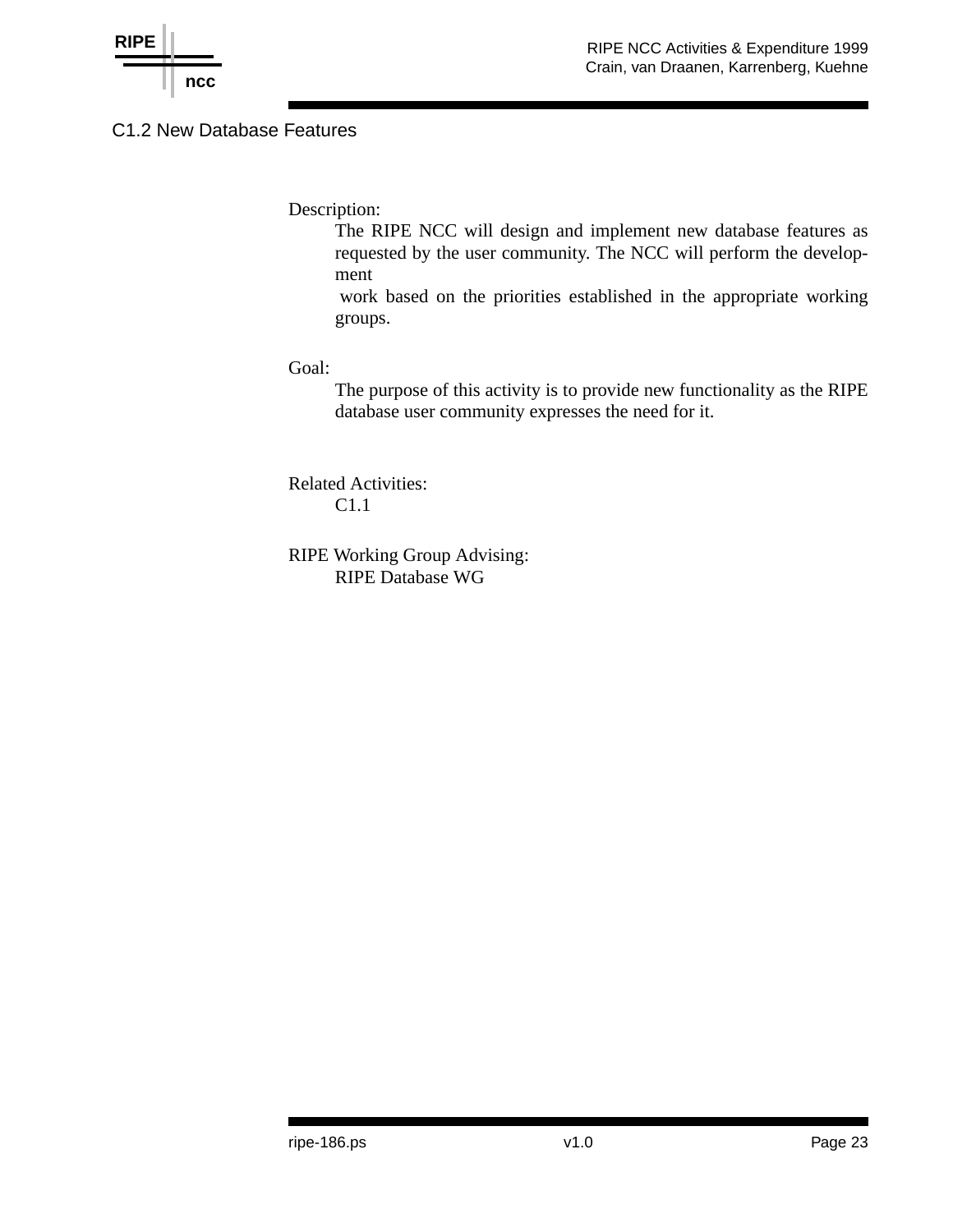

## C1.3 Database Security

Description:

The RIPE NCC will document, design, and implement security mechanisms for the RIPE Database. The mechanisms will be designed to allow proper authorisation (what is a user permitted to do), authentication (is he/she who we think he/she is?), signing and integrity (did the object change somehow?).

The NCC will continue to deploy training courses for members of the RIPE database community in which they can learn how they can put the new mechanisms to effective use.

The RIPE NCC will continue to work with the db-sec Task Force to guide this activity.

Goal:

This activity is intended to provide mechanisms which allow users to protect the data they submit in the RIPE database, and which allow those who query the data to treat it with an appropriate degree of trust. The mechanisms must be selected to be widely available. They should not inconvenience those users who do not wish to make use of them in any way.

Related Activities: C1.1 C1.2

RIPE Working Group Advising: RIPE Database Security Task Force, RIPE Database WG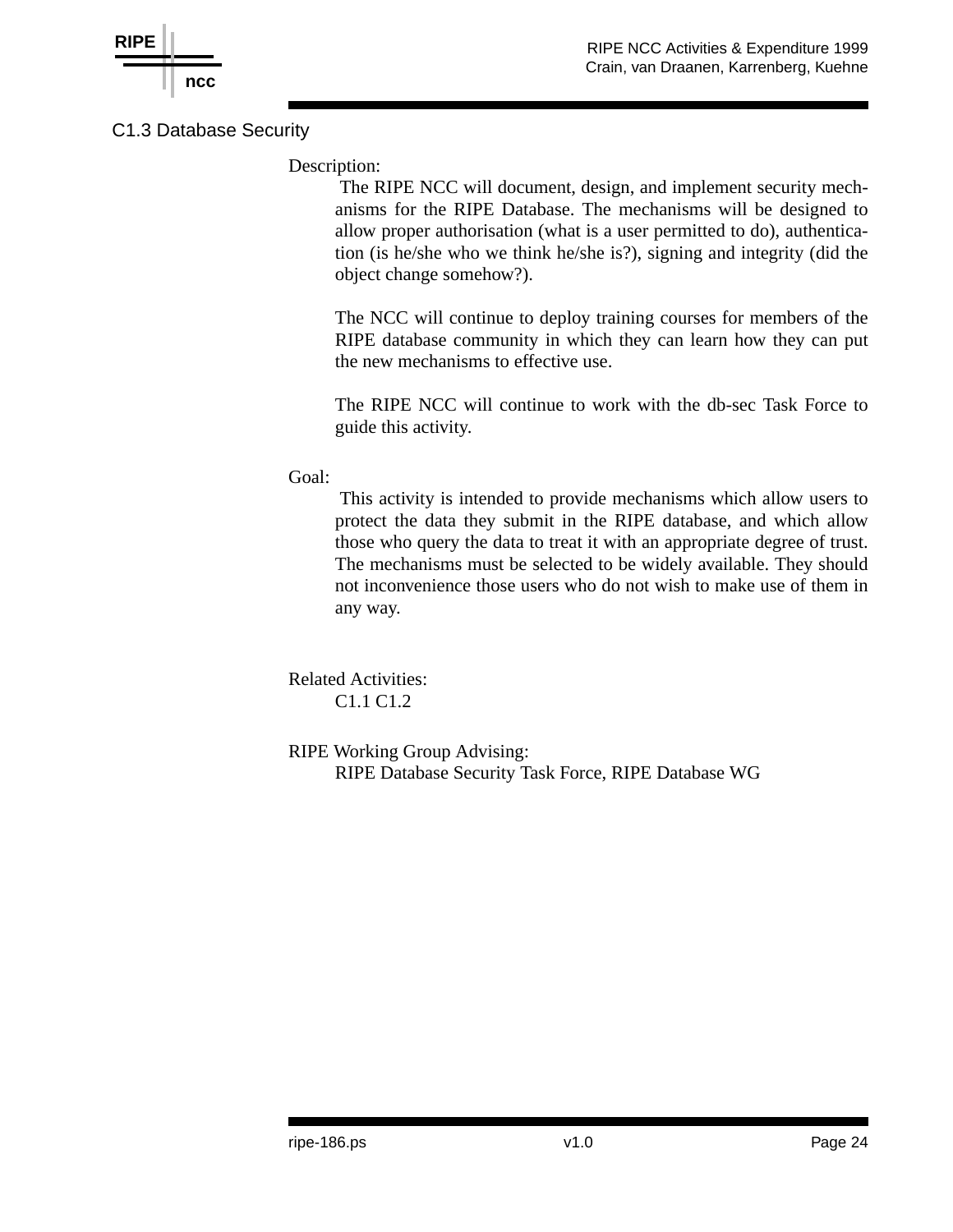

## C1.4 Consistency & Accuracy

#### Description:

The RIPE NCC will continue working to prevent inconsistencies and inaccuracies in the RIPE Database contents using syntax checks, modifying contact reference mechanisms, and educating users.

In the meantime, the RIPE NCC will perform database cleanup activities to improve the quality of data already in the RIPE database. This will include reporting problems to contacts where possible, and providing tools which enable users to clean up their data. The NCC will also produce regular "State of the Database Reports" in order to monitor the quality of data over time. Specifically the RIPE NCC will concentrate on the consistency of data in the routing registry.

#### Goal:

The value of the RIPE database for its users depends on the quality of data in the database. The quality of the data depends on the accuracy of the data in each object as well as a consistent reference mechanism, which leads to the contact objects. The goal of this activity is to monitor and improve the consistency and accuracy of the data maintained in the RIPE database.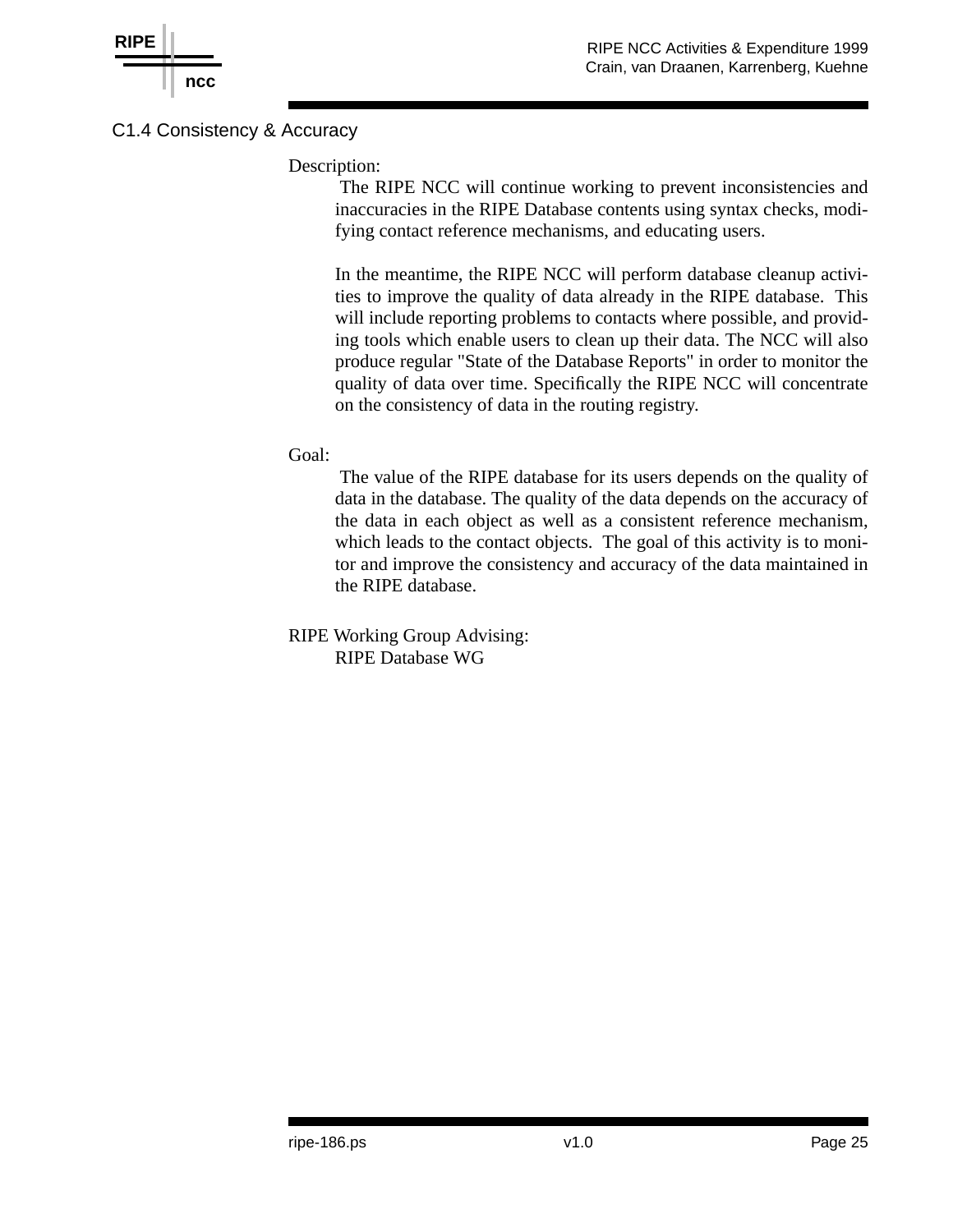

## C1.5 Database Availability and Exchange

#### Description:

The RIPE NCC will provide access to the RIPE Database via whois servers, and by supporting other sites in mirroring the data. Support will be given to local IRs in setting up secondary database servers, for example. Mean while, the RIPE NCC will actively pursue and coordinate data exchange both with other regional IP registries and other Routing Registries.

#### Goal:

This activity is intended to enable RIPE database users to acquire the information they need in a timely fashion, and to help those outside the RIPE region acquire information in the RIPE database as easily as possible. This is essential for both the IP and the Routing registries.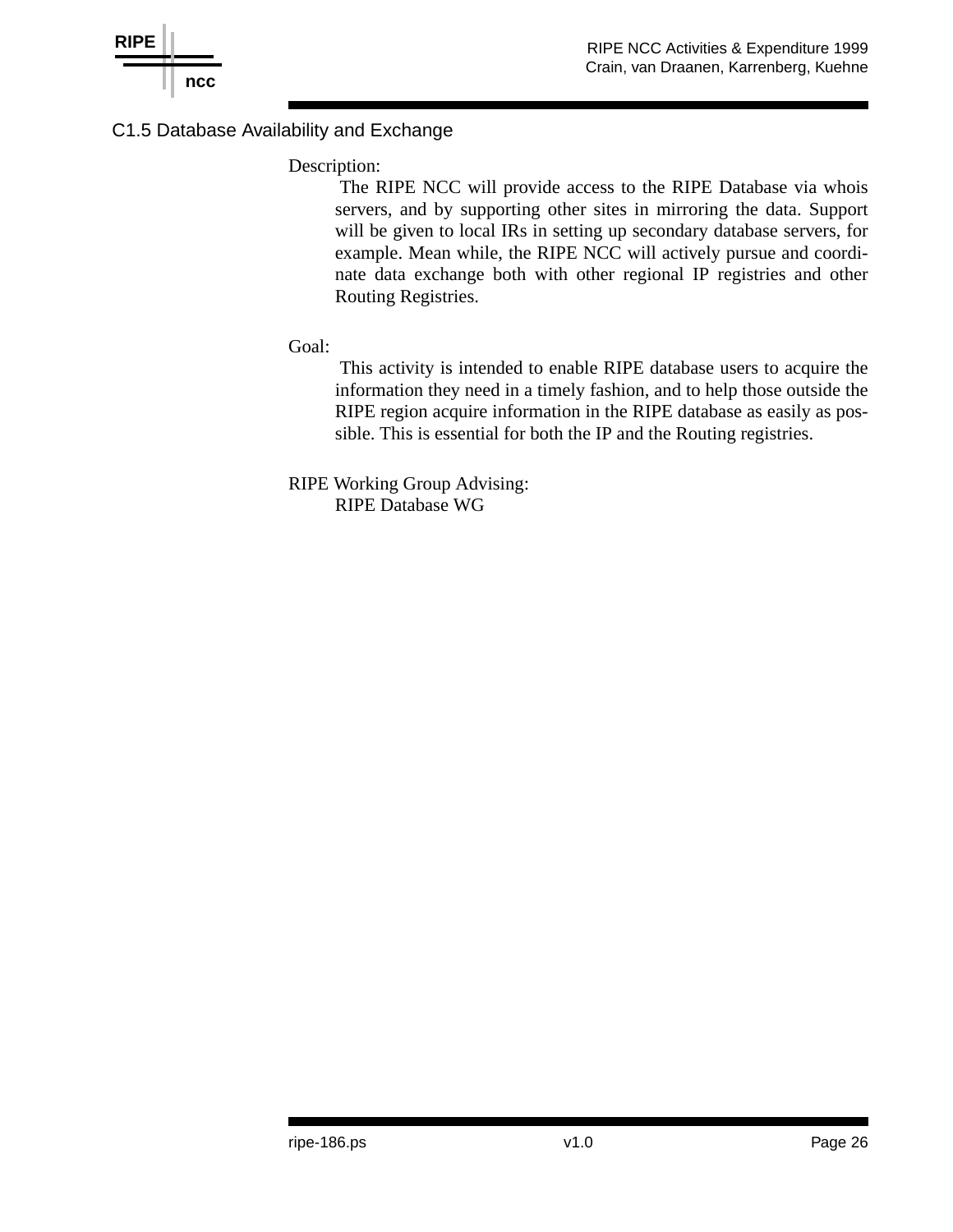

### C1.6 Routing Registry Tool Deployment and Training

Description:

The RIPE NCC will continue the incorporation of RPSL extensions in the RIPE Database code and implement the next transition steps from ripe-181 to RPSL.

The RIPE NCC will work to create new RR tools and in particular support the RA toolset. These tools will be made available to members of the RIPE community. The NCC will design and deploy a training course to teach the RPSL language and the use of the RR tools in configuring routers and examining policies and routing in the Internet.

Goal:

Based on RIPE work the IETF is developing a new standard language for the Routing Registry: RPSL. RPSL can be used to express a number of routing policies, which are commonly used, but cannot be described using ripe-181.

Meanwhile useful RR tools are currently being developed elsewhere. In particular the RA toolset can be used to define routing registry objects, and to evaluate currently registered objects in the process. There is also a tool called "rtconfig", which allows router configurations to be generated from the contents of the routing registry. The goal of this activity is to enable members of the RIPE community to exploit RPSL and the new RR tools.

RIPE Working Group Advising: RIPE Routing WG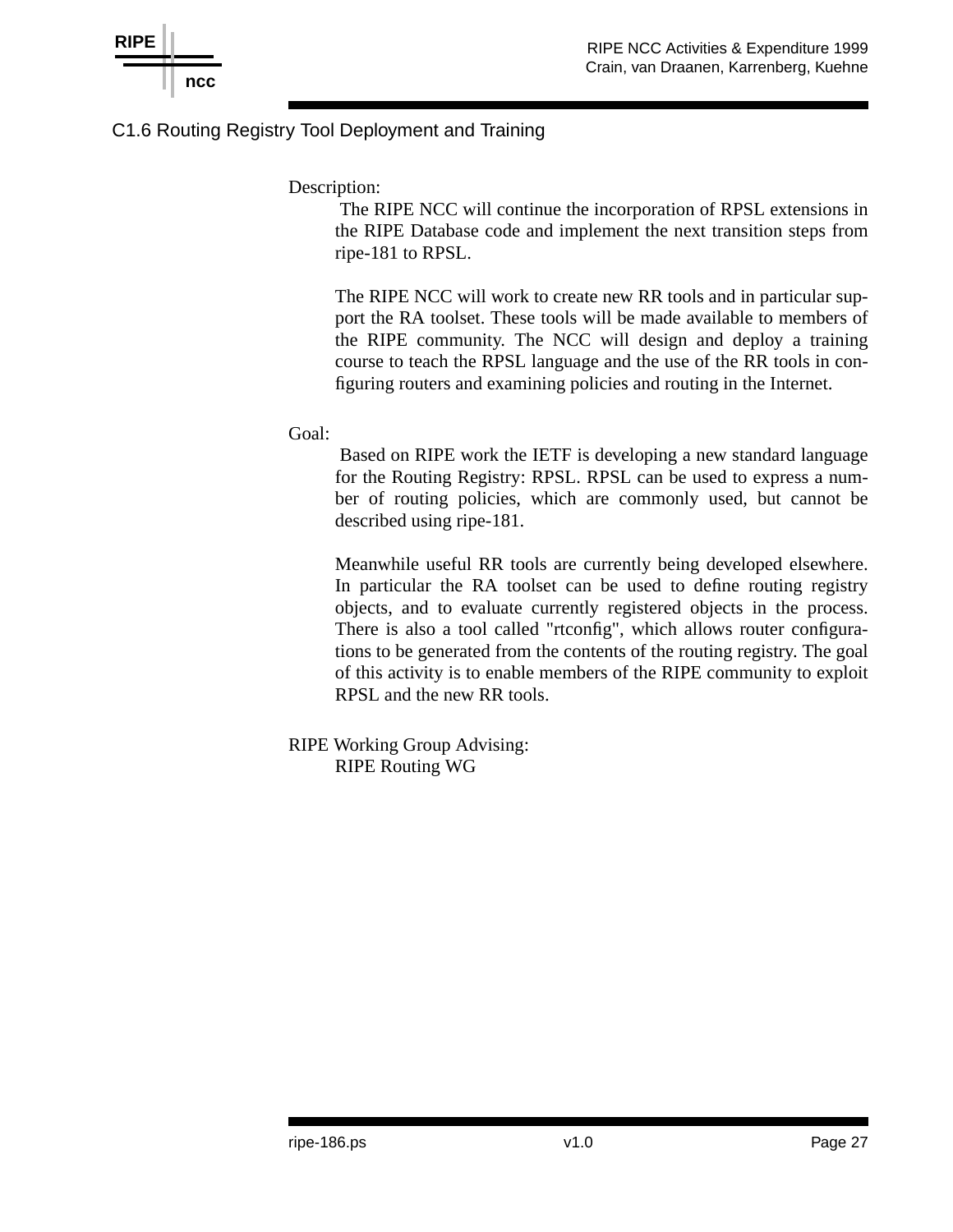

## C1.7 Redesign & Reimplement RIPE Database Code

Description:

The RIPE NCC will concentrate on the design and schema of the new database. Later in the year the implementation of the new database is planned.

Goal:

The RIPE Database is the very heart of the European Internet Registry and many other RIPE NCC activities. It has become an essential resource for European ISPs. Thus the reliability of the database software is essential. Moreover due to the changing needs in the Internet world, extensibility of the code is essential. The aim of this activity is to re-implement the RIPE Database software in order to produce a stable software base, which can be reliably extended for future needs.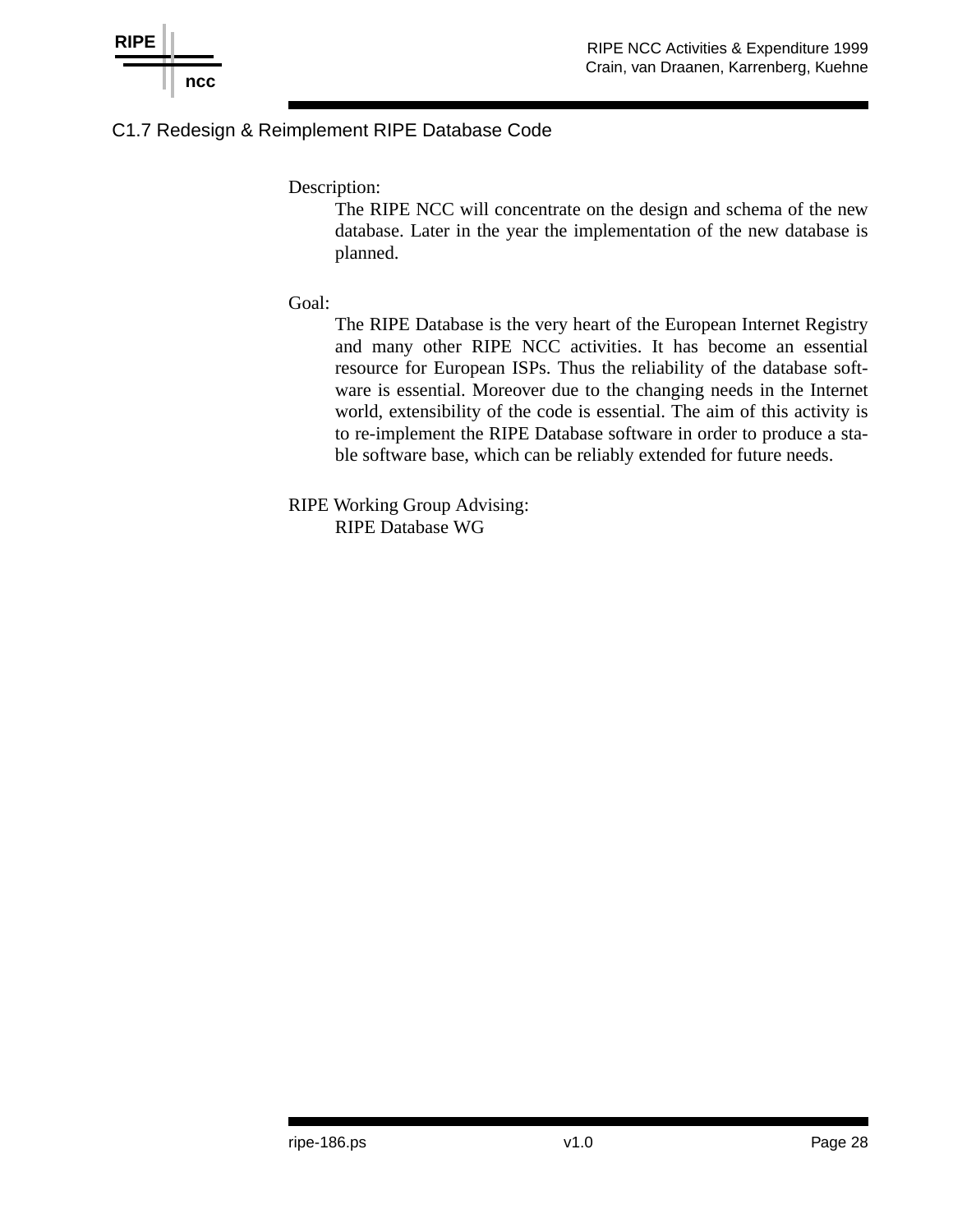

### C<sub>2</sub> Information Services

Description:

The RIPE NCC will provide services and technical infrastructure to facilitate exchange of information within the RIPE community and RIPE working groups in particular. The RIPE NCC will introduce activities to continue developing and improving on the external representation and image of the organisation. This includes the management of mailing lists, and provision of the www.ripe.net web site. Moreover content of the web and ftp sites will be maintained and extended.

### Goal:

The RIPE NCC is known to be a neutral source of authoritative information on the Internet in Europe and beyond. This activity is designed to ensure that it continues to be a useful resource to the ISPs and other interested parties in Europe and beyond.

## C2.1 Mailing List Management

## Description:

The RIPE NCC will maintain high quality mailing lists for exchanging information among members of the RIPE community. Effort will be spent to prevent spam (unsolicited advertising) on the lists, to improve the quality of the address lists in order to minimise bounces, and to support subscribers with problems. The processing of mailing list traffic will be constantly monitored.

### Goal:

The mailing lists maintained by the RIPE NCC have a history of constructive and concise discussions on issues of import to the RIPE community. Mailing list maintainers are facing new challenges ranging from unsolicited messages (spam) to increased size and usage of lists. This activity is intended to maintain the quality of the mailing lists in the face of increased usage and new challenges. This serves to facilitate discussion and consensus forming in the RIPE community.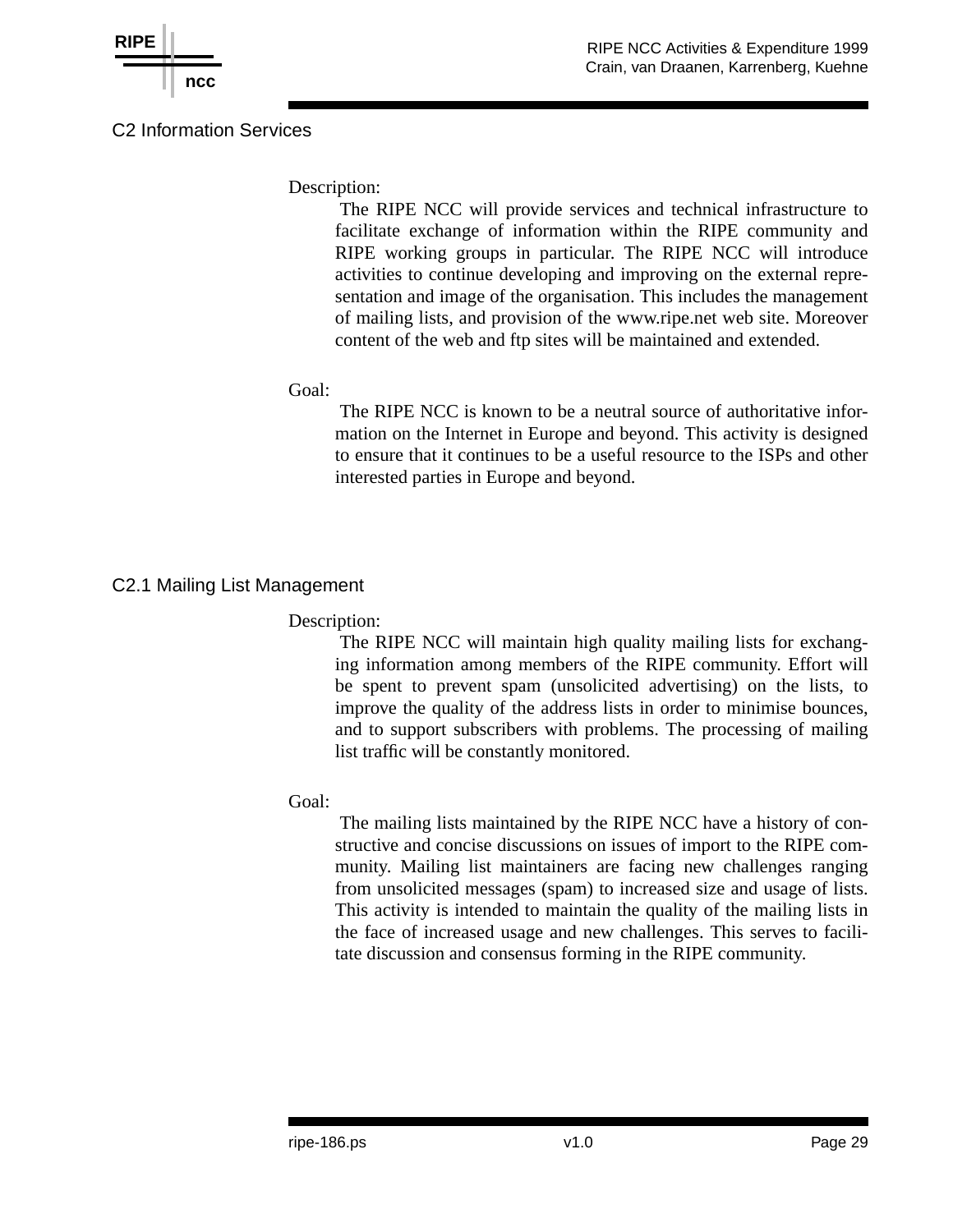

### C2.2 Maintenance of Information Services

#### Description:

The RIPE NCC will maintain an ftp and a WWW server at ftp://ftp.ripe.net/ and http://www.ripe.net/ respectively and the accompanying <webmaster@ripe.net> role mailbox to provide help and information to users. This includes the following detailed activities: Re-structure the information on the WWW server providing the best structure of information for ease of use to visitors of the site. The NCC will also monitor the content of the servers to be sure it is accurate and assure a consistent and user friendly style.

#### Goal:

The purpose of this activity is to assure that the information and services on the RIPE NCC servers are up to date and working well and that user needs are responded to in a timely fashion.

Related Activities: C2.3

RIPE Working Group Advising: all

#### C2.3 Extension of Information Services

#### Description:

The RIPE NCC web site will be extended to provide new website services such as automated forms for IP requests and on-line payment mechanisms.

#### Goal:

This activity is intended to provide new tools and services as needed, in particular for local IRs.

Related Activities: C2.2

RIPE Working Group Advising: all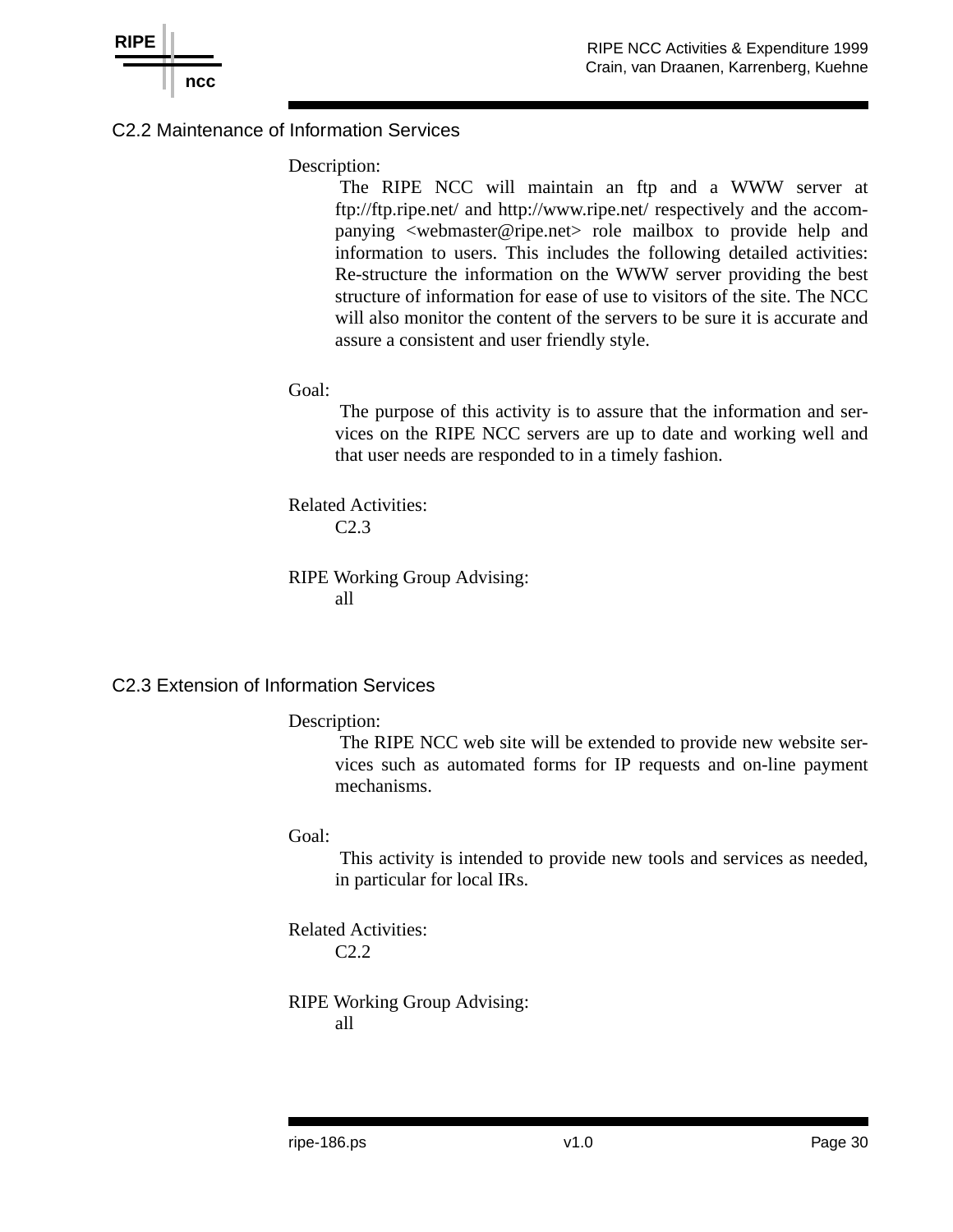

## C2.4 External Communication

Description:

The RIPE NCC will publish an Annual Report and distribute the report to its membership as well as to any other interested parties. The RIPE NCC will continue to report about its activities to its membership, the RIPE Community and the general public both on the network and at RIPE meetings. The RIPE NCC will monitor press clippings as well as produce press releases, when necessary, regarding issues concerning the operations of the RIPE NCC.

Goal:

This activity will provide the RIPE NCC membership and other interested parties with information about the ongoing RIPE NCC activities.

Related Activities: A1.1, A1.2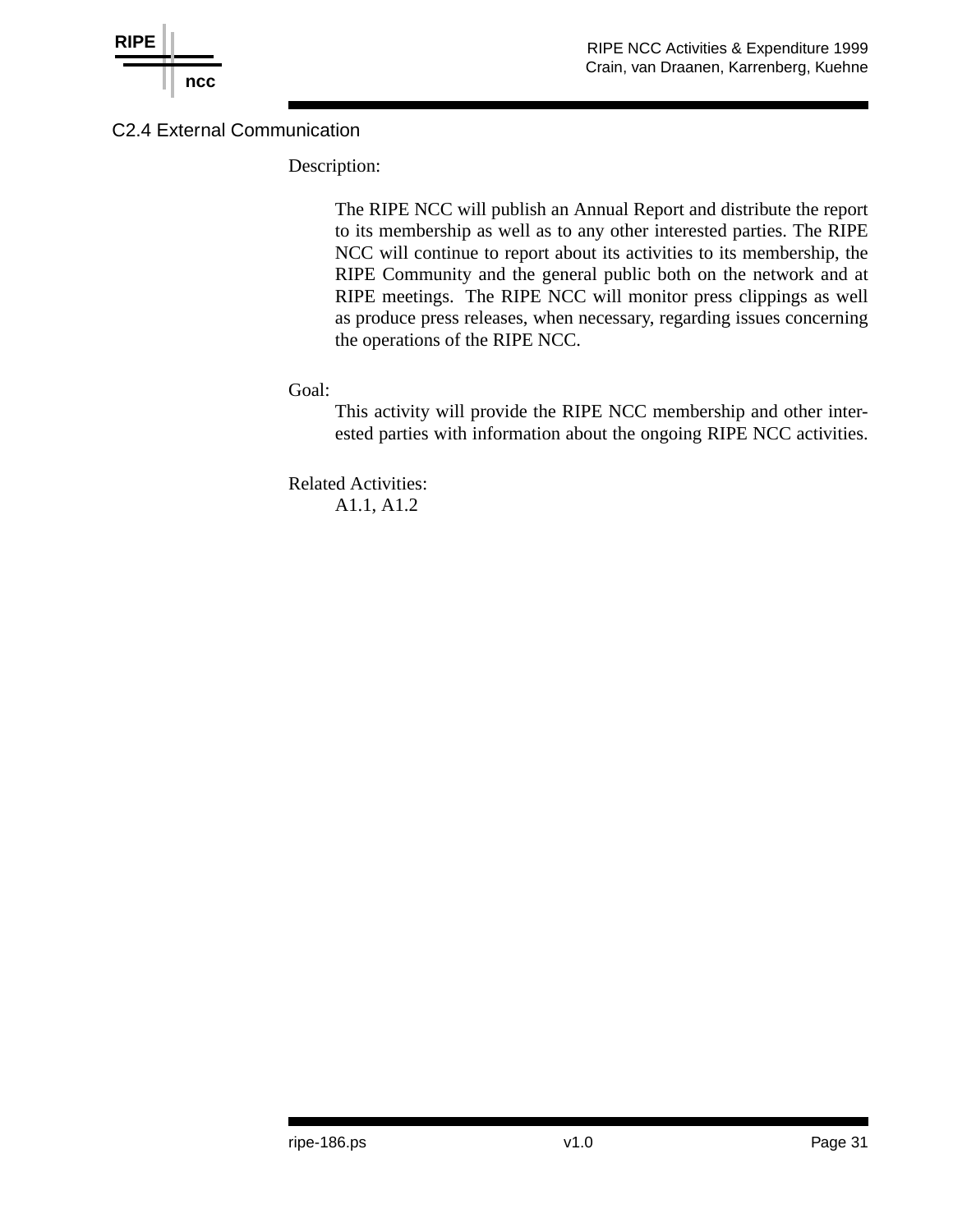

## C3 DNS Coordination

The RIPE NCC does not provide domain name registration services. It does however provide DNS coordination and support activities as well as registration of reverse address mapping domain registrations within the in-addr.arpa domain.

### C3.1 European Root Name Servers

#### Description:

The RIPE NCC will support the operation of the root name servers located in Europe and the surrounding area. In particular it will operate the server currently located at the LINX in London (k.rootservers.net).

Goal:

Those few DNS name servers serving the "." (root) zone are critical elements of the Internet infrastructure that should be operated in a neutral and professional way. The goal of this activity is to ensure that this happens.

RIPE Working Group Advising:

RIPE DNS WG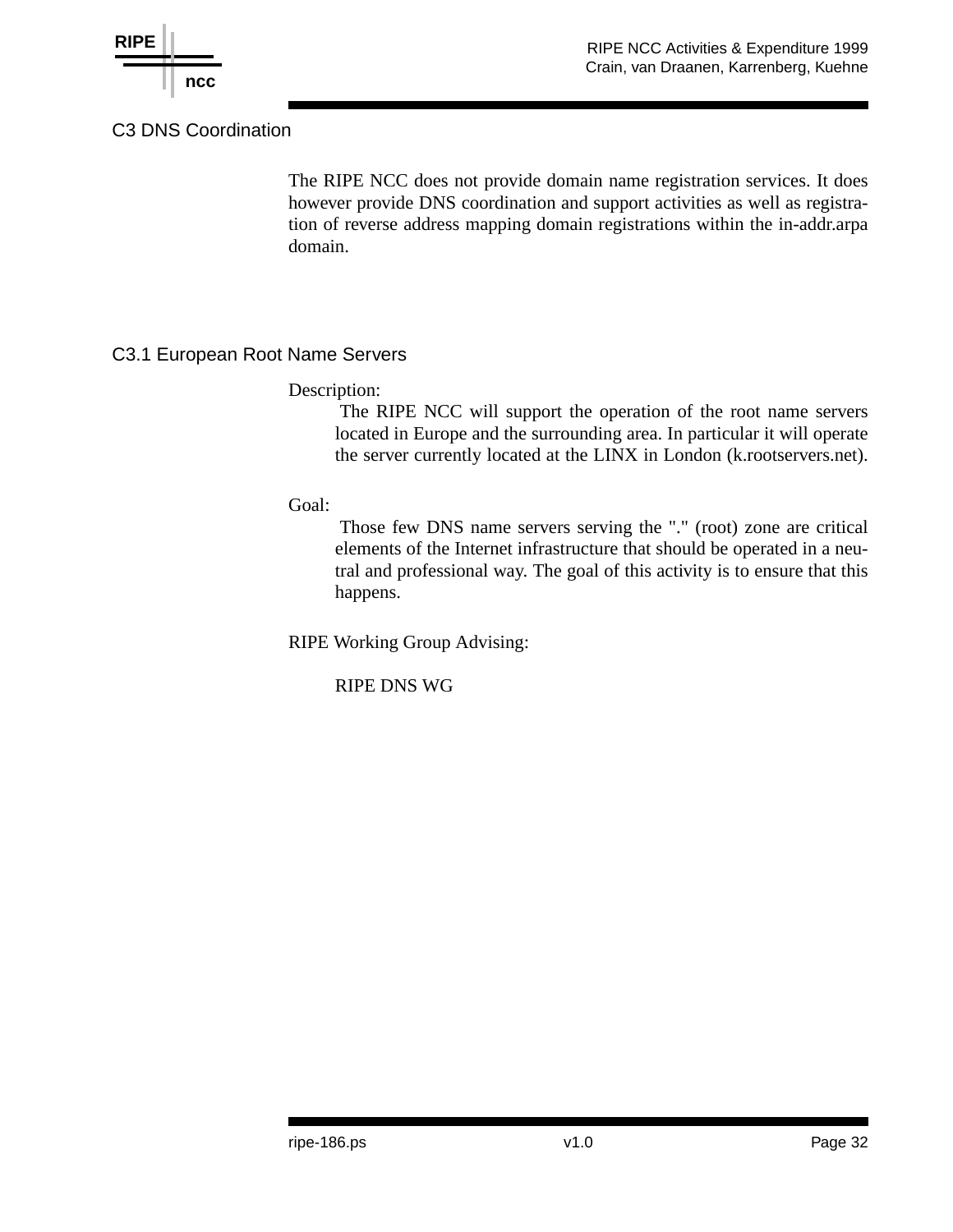

### C3.2 Secondary DNS Service

### Description:

The RIPE NCC will provide secondary name service and limited support to those country TLD administrators that wish to use it. The RIPE NCC will assist IANA in the administration of those TLDs as described in RFC1591.

### Goal:

Many users in Europe depend on DNS name servers serving the zones of two letter ISO3166 country code top level domains. Name service for these zones should be reliable. New countries should be supported to establish their country code TLDs.

RIPE Working Group Advising: RIPE DNS WG

### C3.3 DNS Hostcount

#### Description:

The RIPE NCC will provide monthly statistics on the number of hosts connected to the Internet in Europe and surrounding areas. The statistics are gathered in collaboration with numerous organisations doing local counts per country TLD. Additional hostcount statistics will be introduced to incorporate missing TLDs in the RIPE NCC service region.

#### Goal:

The goal of this activity is to collect and publish uniform time series data about the growth of the Internet in the region. It continues a time series started in October 1990. The information is considered very useful by organisations operating in this region.

RIPE Working Group Advising: RIPE DNS WG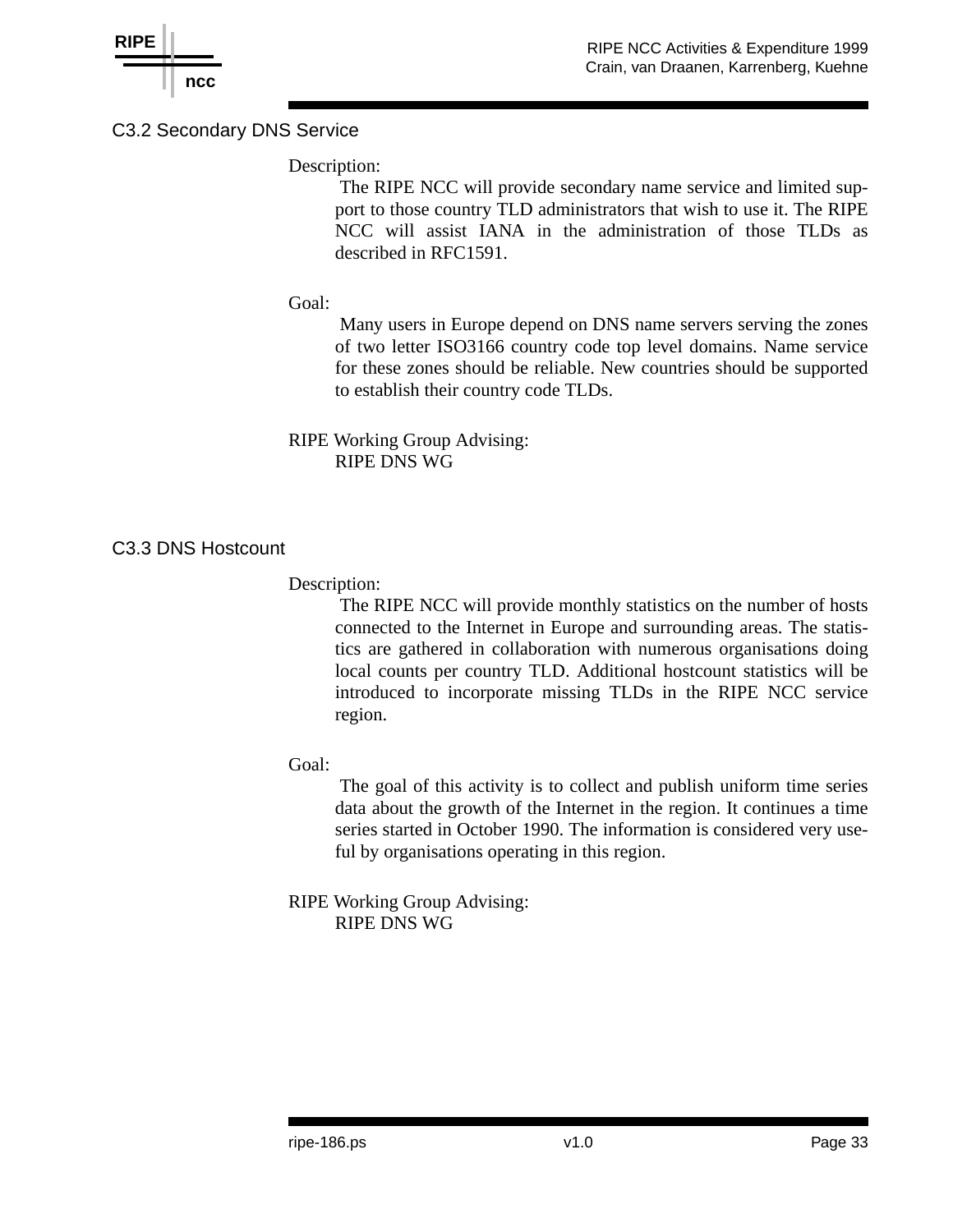

### Appendix A - Administration Activities

This area covers the publication of regular reports by the RIPE NCC. Administrative support for RIPE as well as general administrative overheads which cannot be clearly attributed to a specific activity are also included in appendix A.

### A1.1 External Reporting

#### Description:

The RIPE NCC will keep contributors and other interested parties informed about its activities. This will take the form of constantly updated statistics published on the NCC web site and regular reporting to the RIPE NCC membership. The quarterly reports will be more topical and smaller than those hitherto published with the bulk of the statistical information moved to the web site.

#### Goal:

This activity will provide NCC contributors and other interested parties with open, detailed information as to the RIPE NCC activities.

#### A1.2 RIPE Meeting

#### Description:

The RIPE NCC will provide administrative and technical support for the RIPE meetings. These meetings are taking place three times a year. Actual costs regarding venue, equipment hire, and sponsorship and the charging of an attendance fee will recoup catering.

#### Goal:

Support of an infrastructure whereby the RIPE meetings can be held. Guidance and advice from the RIPE WGs is invaluable to the NCC and therefore the meetings are essential.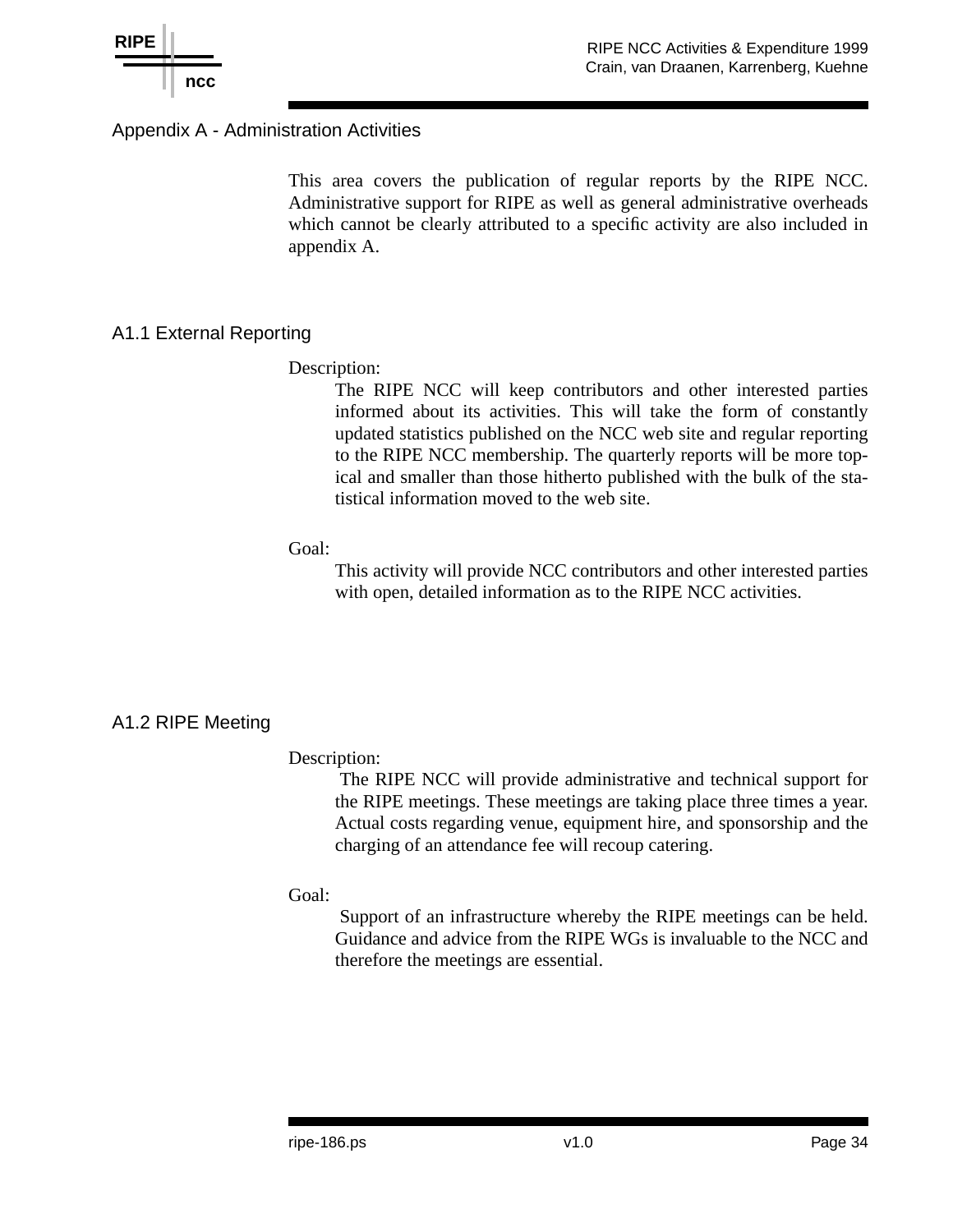

## A1.3 RIPE NCC Association Support

## Description:

The RIPE NCC will provide administrative support for the RIPE NCC association, especially for the functioning of the association's formal bodies.

#### Goal:

Smooth operation of the legal framework of the NCC and good representation of the members.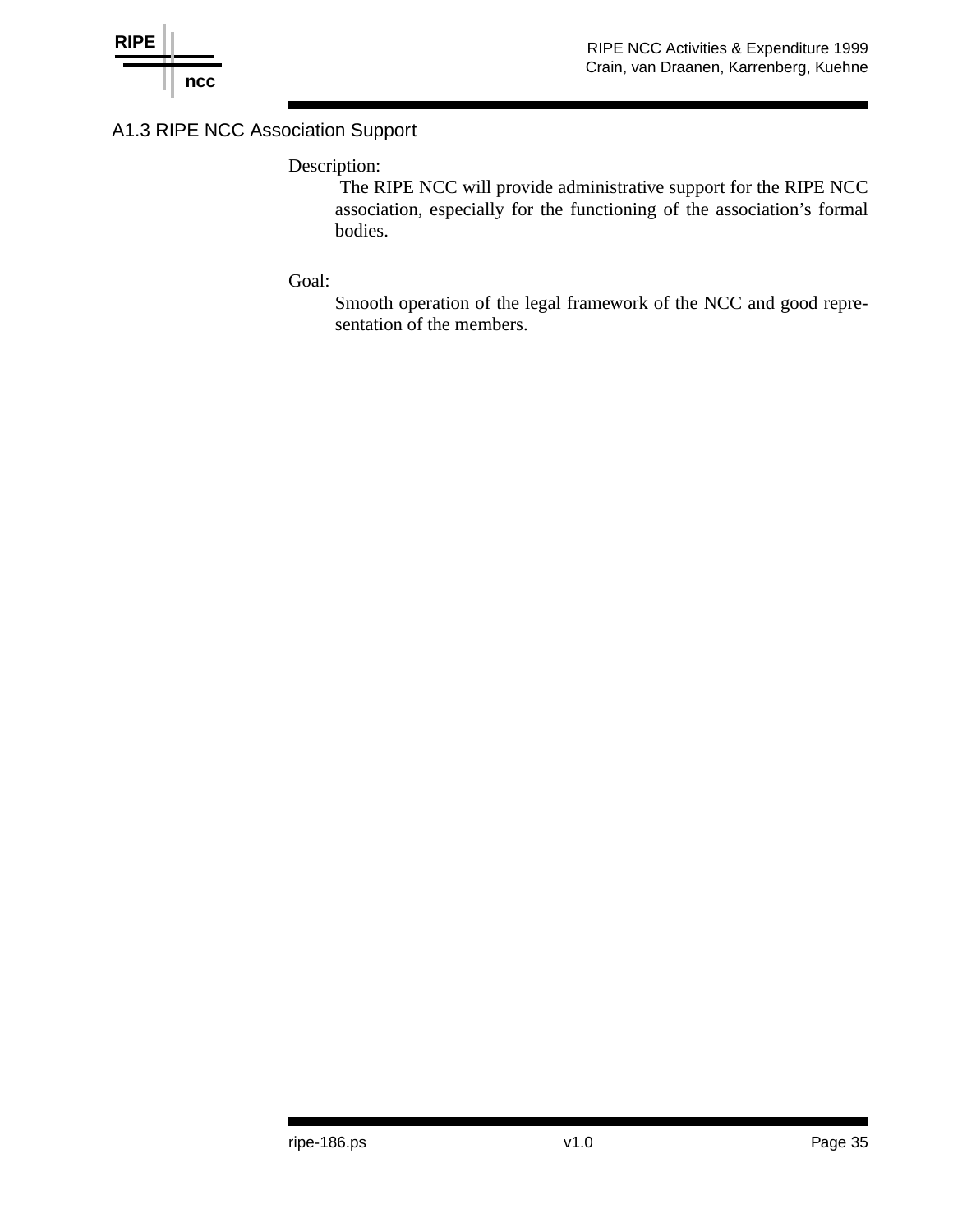

## Appendix N - New Activities

This area represents those activities that are either unforeseen or cannot be fully specified at the time of this writing. The existence of this area gives the NCC the flexibility to react quickly to the rapidly changing needs in today's Internet. Activities in this area are often suggested by the appropriate RIPE working group. By nature new activities are hard to specify in detail and priorities can change quickly. Activities may be dropped or added as necessary. Priorities and details will be discussed intensively with the relevant RIPE working groups. The activity descriptions below are therefore more of a subjective statement of direction rather than a fixed plan of action. In particular some of the ideas below have not yet been fully discussed in the relevant RIPE working groups.

### N1 Unforeseen New Activities

#### Description:

The RIPE NCC will react to unforeseen urgent requirements for new activities as necessary.

Goal:

In the past the NCC has been requested to start a fair number of unforeseen activities at short notice. Many of them have been successful because this possibility has been designed into the activity plans since the NCC's inception.

RIPE Working Group Advising: any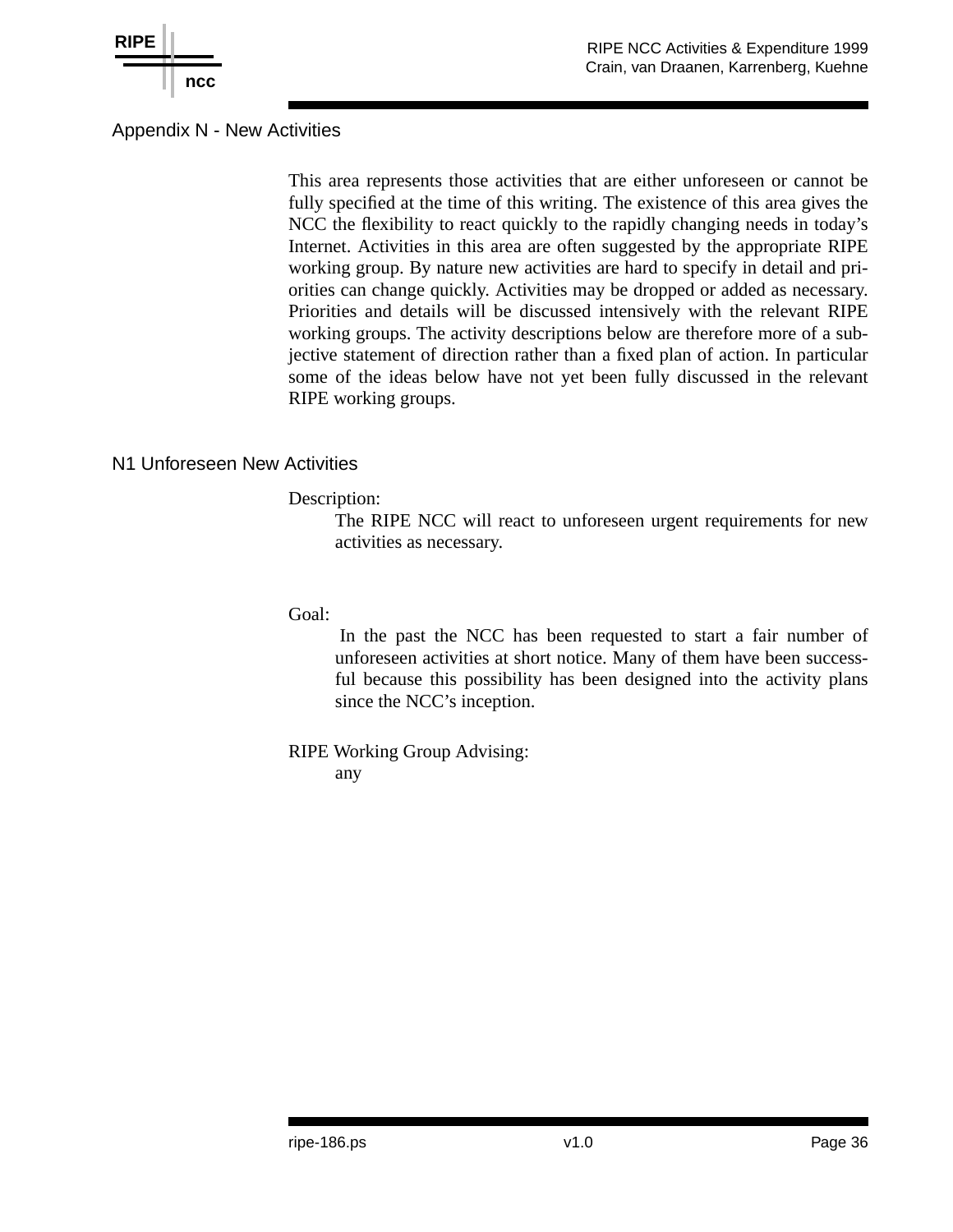



### N2 Test Traffic Measurement

Description:

The RIPE NCC will compile a 'traffic test station' to inject, absorb and measure test traffic packets. The RIPE NCC will promote deployment of the station by interested parties as well as collect the measurement data, verify, process and make it publicly available in various forms. Note that this data is different from the routing data (N3) and needs to be collected at different points.

There are many uses for such independently collected and verified data. A near real time stream of measurement data can help to diagnose connectivity problems. Processed statistics can be used to manage and demonstrate quality of ISPs and the Internet as a whole.

The key to this is the independent and impartial collection and publishing of the data. Also essential is good documentation about what is being measured and what is not.

This activity has been started during 1997 in consultation with the relevant RIPE working groups and in coordination with the IPPM WG of the IETF. A prototype implementation and test deployment is expected to occur in 1997. During 1999, a second series of test-boxes will be installed. In the second half of the year we will concentrate on plans for transition to a regular activity which could possibly be funded through its own charging system.

Goal:

This activity is intended to help diagnose real time connectivity problems. Collection of connectivity data needs to be done by a neutral entity. The goal of this activity is to help establish measures for Internet quality.

RIPE Working Group Advising: RIPE EOF WG